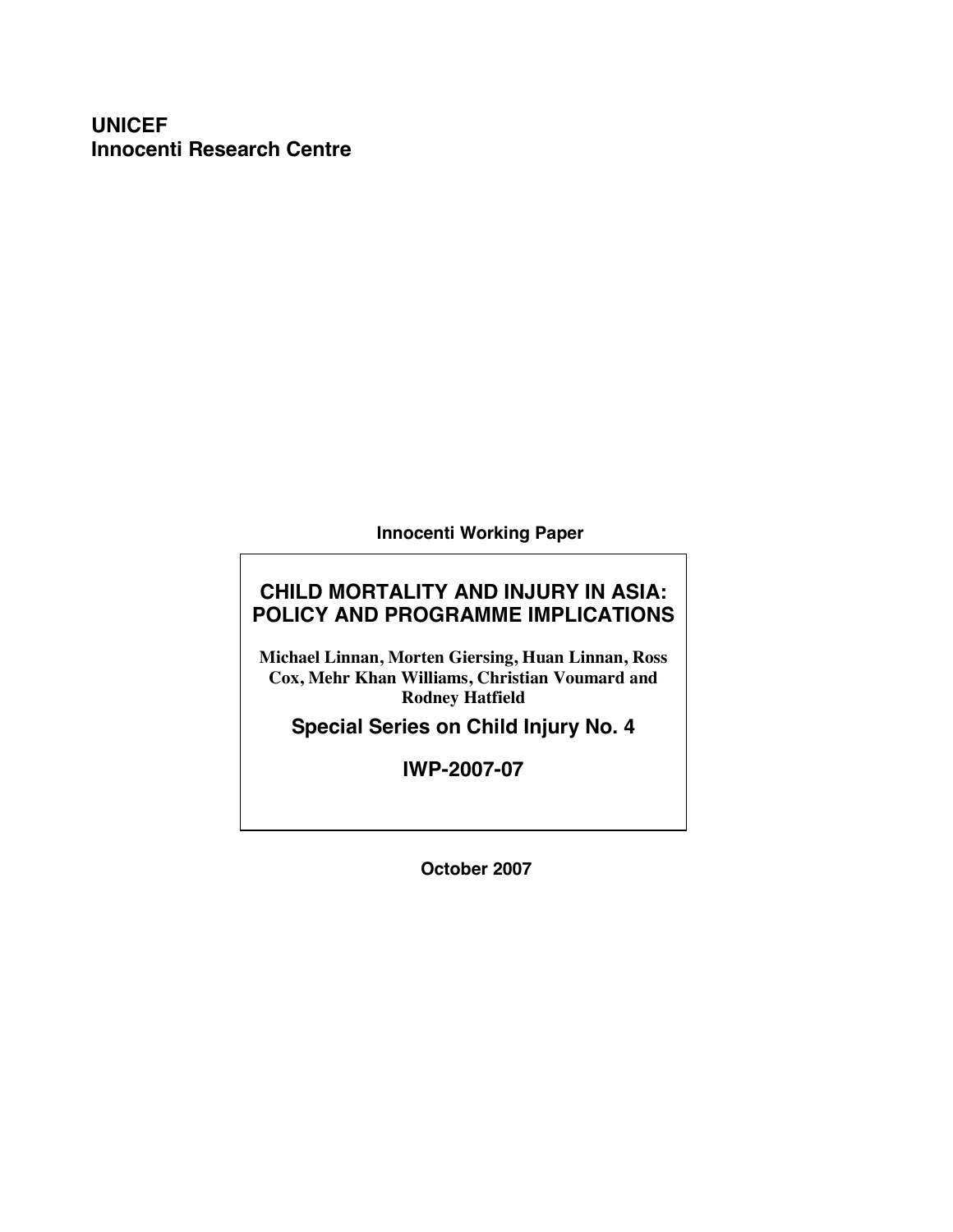# **Innocenti Working Papers**

UNICEF Innocenti Working Papers are intended to disseminate initial research contributions within the Centre's programme of work, addressing social, economic and institutional aspects of the realization of the human rights of children.

The findings, interpretations and conclusions expressed in this paper are entirely those of the author(s) and do not necessarily reflect the policies or the views of UNICEF.

The Special Series on Child Injury is a joint initiative of UNICEF Programme Division, The Alliance for Safe Children, the UNICEF Regional Office for East Asia and the Pacific and the UNICEF Innocenti Research Centre.

The present version of this paper (February 2008) reflects minor editorial adjustments to the original version.

Extracts from this publication may be freely reproduced with due acknowledgement.

© 2007 The United Nations Children's Fund (UNICEF) ISSN: 1014-7837

Readers citing this document are asked to use the following form:

Linnan, Michael, et al., 'Child Mortality and Injury in Asia: Policy and programme implications', *Innocenti Working Paper 2007-07, Special Series on Child Injury No. 4*, UNICEF Innocenti Research Centre, Florence, 2007.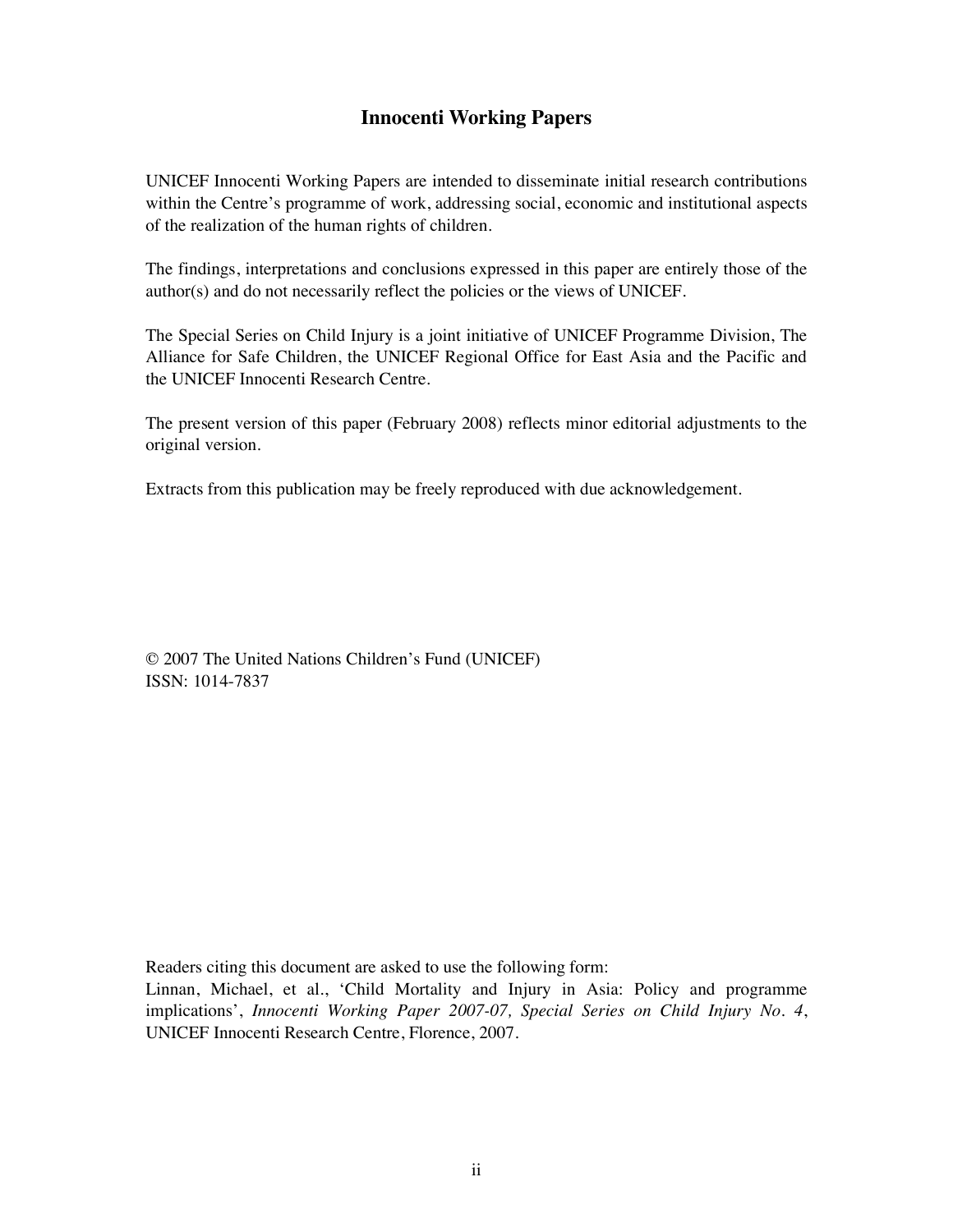## **UNICEF INNOCENTI RESEARCH CENTRE**

The UNICEF Innocenti Research Centre in Florence, Italy, was established in 1988 to strengthen the research capability of the United Nations Children's Fund and to support its advocacy for children worldwide. The Centre (formally known as the International Child Development Centre) generates knowledge and analysis to support policy formulation and advocacy in favour of children; acts as a convener and catalyst for knowledge exchange and strategic reflections on children's concerns; and supports programme development and capacity-building.

Innocenti studies present new knowledge and perspectives on critical issues affecting children, informing current and future areas of UNICEF's work. The Centre's publications represent contributions to a global debate on child rights issues, and include a range of opinions. For that reason, the Centre may produce publications which do not necessarily reflect UNICEF policies or approaches on some topics.

The Centre collaborates with its host institution in Florence, the Istituto degli Innocenti, in selected areas of work. Core funding for the Centre is provided by the Government of Italy and UNICEF. Additional financial support for specific projects is provided by governments, international institutions and private sources, including by UNICEF National Committees, as well as by UNICEF offices in collaborative studies.

For further information and to download or order this and other publications, please visit the IRC website at www.unicef-irc.org.

Correspondence should be addressed to:

UNICEF Innocenti Research Centre Piazza SS. Annunziata, 12 50122 Florence, Italy Tel: (+39) 055 20 330 Fax: (+39) 055 2033 220 Email: florence@unicef.org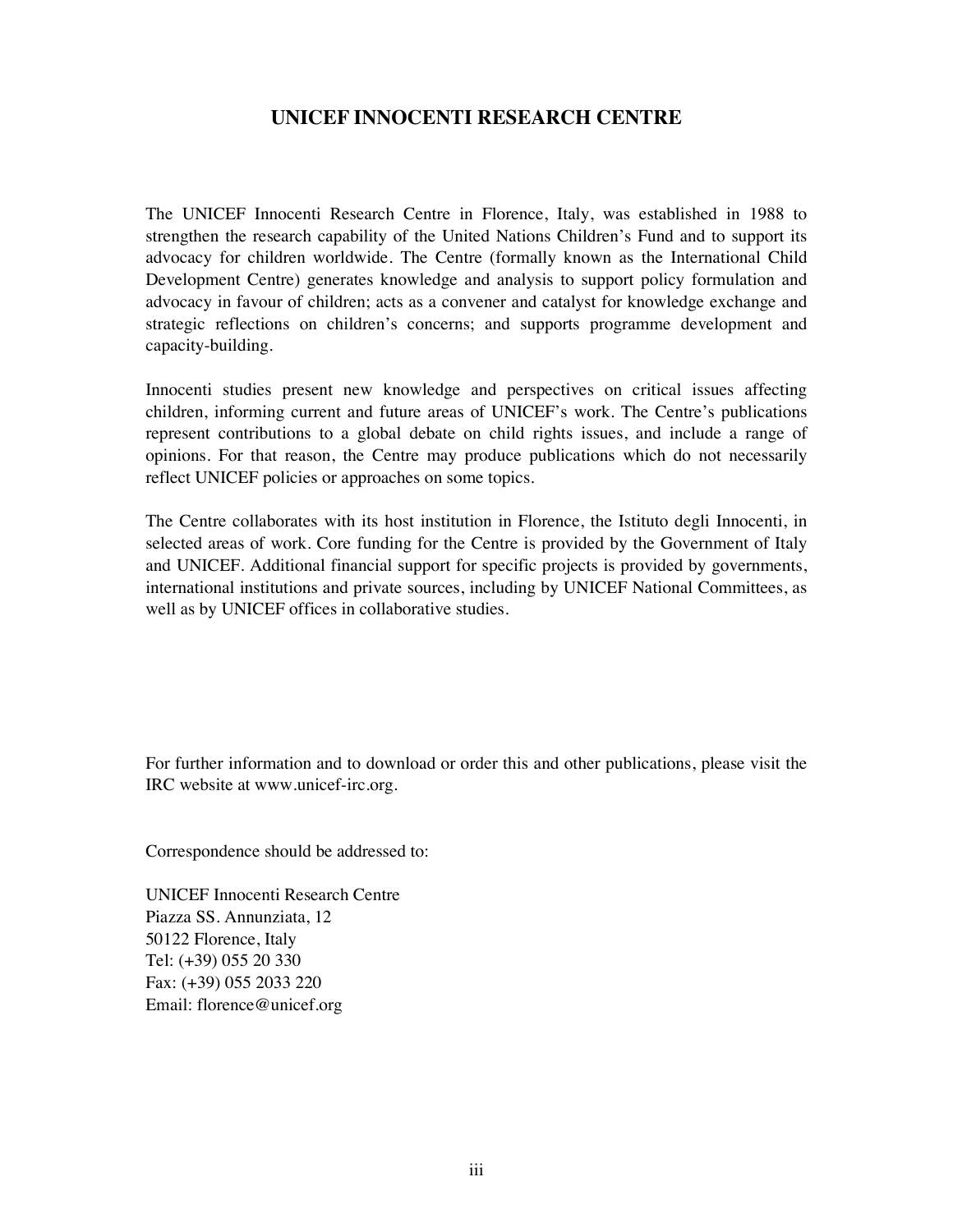## **Policy and Programme Implications**

Michael Linnan,<sup>a</sup> Morten Giersing,<sup>b</sup> Huan Linnan,<sup>c</sup> Ross Cox,<sup>a</sup> Mehr Khan Williams,<sup>d</sup> Christian Voumarde and Rodney Hatfield<sup>f</sup>

<sup>a</sup> The Alliance for Safe Children

<sup>b</sup> Former UNICEF Country Representative, Bangladesh and Viet Nam  $\frac{c}{d}$  Consultant, UNICEF Fast Asia and Pasifia Bazian (EADP)

Consultant, UNICEF East Asia and Pacific Region (EAPR)

d Former Regional Director, UNICEF EAPR

e Former UNICEF Country Representative, China

f Former UNICEF Country Representative, Cambodia

**Summary:** This paper presents a summary of the findings of the national and subnational surveys on child injury in this series and discusses implications of the results for child health policy and programmes.

The principal finding is that injury has been largely unrecognized as a leading cause of child death. This is largely because the previous estimates of child mortality causality were unable to include injury due to technical issues. The surveys provide convincing evidence that injury is a leading cause of child death after infancy and that the types of injury vary with the age group of the child. Similar convincing evidence shows that injury is a leading cause of serious morbidity and permanent disability in children and that the types of injury with these outcomes also vary with the age of the child.

The implications discussed are (1) an effective measure of child mortality needs to be developed to include all ages of childhood; (2) prevention of mortality and serious morbidity from injury in children will require a life-cycle approach; (3) continued progress on child survival programming in children under five years of age will require injury reductions; (4) since drowning is the single injury cause responsible for about half of all injury deaths, targeting it for reduction would be an efficient strategy; and (5) there are efficient strategies for targeting other subtypes of child injury as well.

**Keywords:** children, demographic change, epidemiological transition, child mortality, cause of death, Asia, Bangladesh, China, Philippines, Thailand, Viet Nam, low- and middle-income countries (LMICs), injury, community survey, mortality estimates, under-five mortality, drowning, disability.

**Acknowledgements:** The authors gratefully acknowledge the partnership of the Innocenti Research Centre, and have a special debt of gratitude to those in UNICEF IRC and New York Headquarters who endeavoured to make these papers a reality, in particular, Marta Santos Pais, David Parker, Alan Court, Peter Salama and Kayode Oyegbite.

The paper results from the work of a large number of technical contributors who are listed in detail in the annex. The authors acknowledge the enormous contributions made by those listed to this series of papers.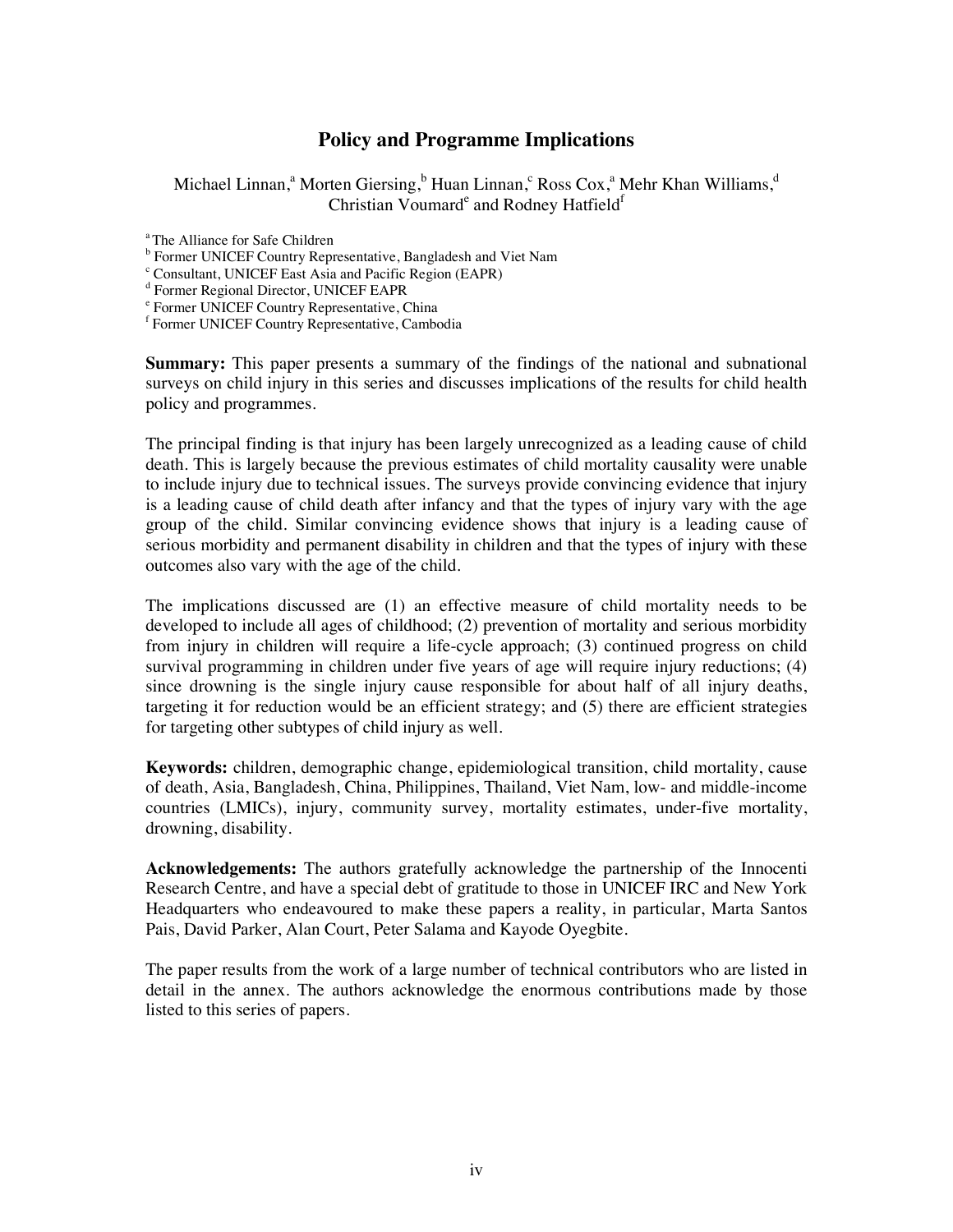#### **FOREWORD**

There is strong and growing evidence that child injury is a major concern throughout the world, in developing as well as industrialized countries. Research carried out by The Alliance for Safe Children (TASC), UNICEF and local partners in East and South Asia compellingly demonstrates the importance of injury as a cause of child mortality and disability in this region.

The impacts of child injury in developing countries are typically many multiples of those seen in the rich world. For example, for every 100,000 children born in industrialized countries, fewer than 135 die from injuries before the age of 18. In the Asian countries participating in the research presented here, that figure is well over 1,000. The impacts of these rates, due to higher risks, are magnified by the greater numbers of children living in developing countries.

Over the past 50 years, child deaths due to injury have decreased substantially in industrialized countries. The risk of death by injury before the age of 18 to a child born today is less than half the level of 30 years ago. Yet the reduction in the number of deaths in these countries was not merely a natural outcome of economic development. It was the result of a concerted, collective effort that began with recognition of the problem, followed by political commitment and policy change. This long process of research, lobbying, legislation, environmental modifications, public education and improvements in emergency services has saved millions of lives. Fifty years of successfully reducing child injury rates in industrialized countries has taught us that the interaction of a child and a pond, a child and a car, or a child and an animal are as predictable, and as preventable, as the encounter of a child with a virus or bacteria.

We are nearing midway in the effort initiated at the historic Millennium Summit in 2000, where world leaders adopted a set of Millennium Development Goals for the year 2015. One goal calls for reducing the under-five mortality rate by two thirds from its 1990 level. To reach this ambitious goal we will need to work harder to do what we have always done for children's survival – promoting safe motherhood, increasing immunization coverage, ensuring better nutrition, and improving the role and status of women.

To achieve sustainable reduction in child mortality we must also 'work smarter'. Focus must be given to two areas of child deaths that now make up the majority of preventable mortality, and that have not been sufficiently well addressed in the past. One area is the reduction of neonatal deaths, which has become the focus of much recent research and international public and policy attention. Another focus must be on child injury.

Almost three decades ago a child survival revolution was launched, aimed at combating infectious diseases and nutritional deficiencies as the leading killers of infants and children. The targets were a handful of diseases and conditions that were responsible for the vast majority of deaths of infants and children. Based on evidence, interventions were organized through focused, affordable and sustainable actions. Campaigns were launched for breastfeeding and growth monitoring, immunization and oral rehydration therapy. Millions of lives were saved, and the development of many millions more children was advanced.

We now need to take similarly bold steps to prevent drowning, transport injury, poisoning, and other injury-related causes of child death and disability. Experience tells us that accidents and injury are largely preventable with simple and effective interventions. Unless we include injury prevention in our programmes, we stand to lose the impact of the major investments that have been made in immunization, nutrition and maternal and child health care.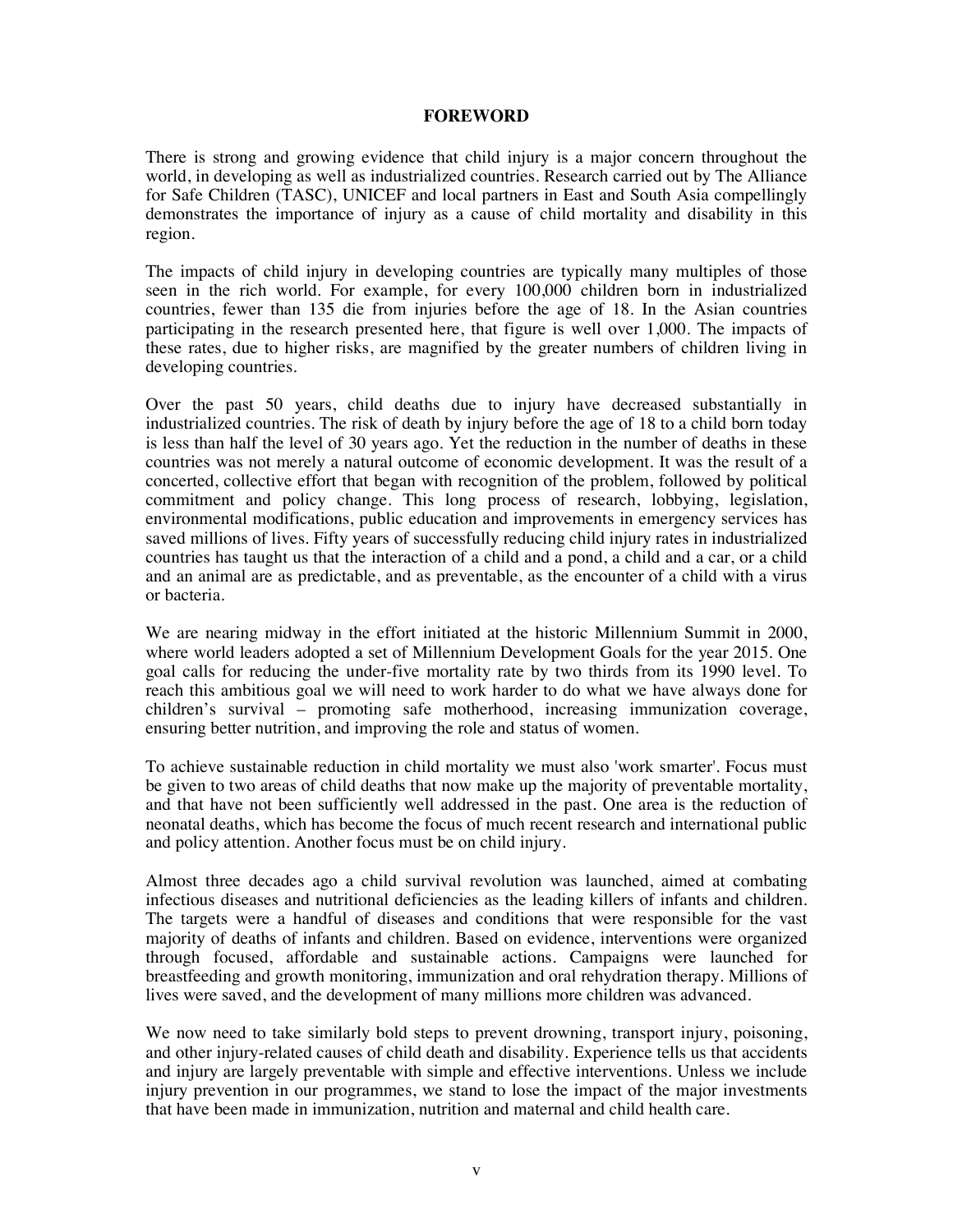In addition, deaths due to injury are but the tip of the iceberg. For every injured child who dies, many more live on with varying degrees and duration of trauma and disability, often denied the right to be productive citizens and to live a life of dignity. Their families are burdened with expensive hospitalization or other costs of caring for them. Likewise, injury to parents may lead to a family losing its breadwinner or its caregiver, contributing to poverty and with a devastating impact on children. Society must invest in preventing injuries, to save lives but also to help ensure the quality of life for children and their families.

Child injury prevention need not compete for the same scarce resources as other actions for children. Initiatives against accidents and injuries must be made complementary to and supportive of our focus on infant and child health, early childhood care, girls' education, HIV/AIDS prevention, and other programmes for young children and adolescents.

This special Innocenti series on Child Injury, developed jointly by UNICEF and TASC, presents recently acquired evidence from surveys in five Asian countries: Bangladesh, China, Philippines, Thailand and Viet Nam. The surveys are large in scale, similar to a census. In total over half a million households and nearly 2.5 million people were surveyed. The scale of the research provides an in-depth view of child mortality from all causes, as well as of morbidity from injury throughout all the years of childhood. The results show in detail the leading contribution made by injury to child death and disability, a fact that has been insufficiently recognized to date.

The findings from this research are important to Asia, one of the most dynamic and rapidly developing regions and home to over half the world's children. However, it is likely that patterns of increasingly significant injury-related child death and disability are occurring just as silently in other regions, difficult to detect by currently available measurement methods.

The work presented here clearly shows that in Asia the efforts for child survival carried out over the past three decades have been enormously successful. In the space of less than two generations the region has been transformed into one where the epidemiology of child and adult deaths is almost comparable to that in the rich world; the rates remain high, but the patterns have evolved. The epidemiological transition is clearly well underway in the region, from infectious diseases to injury and chronic disease as the leading causes of child death and disability. We must now rise to this new challenge.

The surveys and their results are made possible by, and build upon, the development that has occurred in health systems in the region. A strong and capable public health infrastructure now exists in most countries able to provide necessary information about death and illness. This provides policymakers with a firm basis on which to formulate the interventions that will most effectively continue the downward trend in the rates of child death and disability and extend protective benefits to all children.

The realization that almost half of all child deaths after infancy are due to injury gives great pause, but it is also a cause for hope. The revolution in child injury prevention in rich countries over the last 50 years demonstrates that injury is preventable. There is a clear way forward for policymakers in the region to make Asia 'A Region Safe for Children'.

Pete Peterson Kul C. Gautam

President Assistant Secretary-General, United Nations The Alliance for Safe Children Deputy Executive Director, UNICEF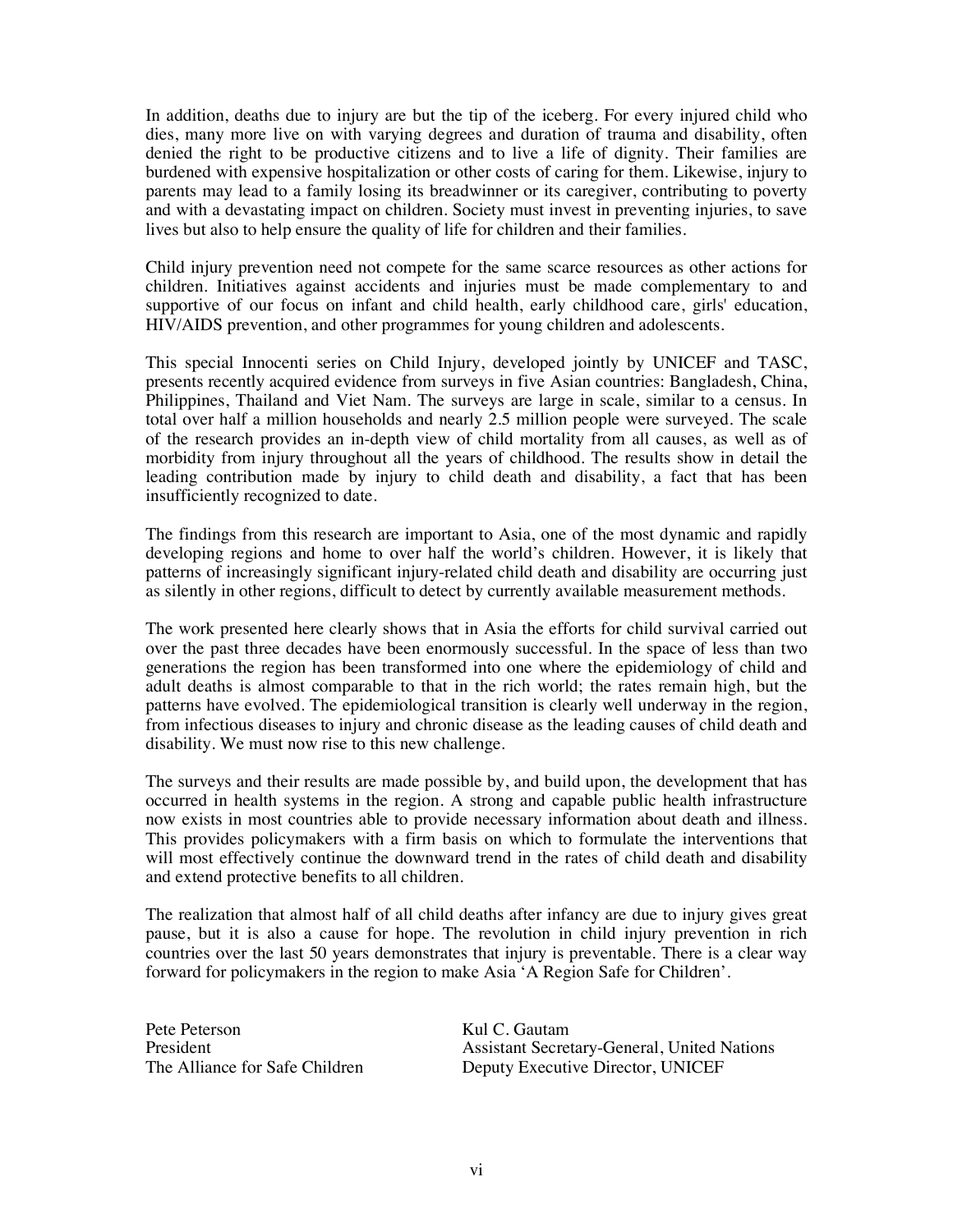#### **SYNOPSIS OF THE SERIES**

The initial papers in this series present a comprehensive overview as well as an in-depth focus on the methodology, the detailed results and the policy and programmatic implications of the surveys that have been carried out on child injury in Asian countries. Papers are also presented on the association of poverty and injury, and on a community laboratory for developing effective injury interventions. A brief summary of these is as follows.

**Child mortality and injury in Asia: An overview.** An introduction to child injury and the issues that underlie the new data, with a summary of results. The data show child injury to be far more prevalent than previously understood. Differences in these data and those gathered earlier are explored, and implications are addressed in a non-technical fashion.

**Survey methods.** An explanation of the methodology used for the surveys. It provides a detailed discussion of the methodology for readers with a technical background who desire more in-depth information on the surveys and how they differ from previous work.

**Survey results and evidence.** Detailed presentation of the results from the series of injury surveys, particularly for readers with specific country or category interests. This paper expands upon the description in the overview paper, including the presentation of further statistical analysis.

**Policy and programme implications.** Implications of the new findings are explored for child health programmes within the countries surveyed. The discussion has a practical orientation, to contribute to policy discussions on the measures needed for effective child injury prevention and response.

**The cost of injury and its association with poverty.** Using economic methods introduced for the Jiangxi Survey in China, data are presented on the cost of injury and its association with poverty. These costs and associations have implications for the wider Asian region.

**A community laboratory for child injury prevention in Bangladesh.** An introduction to a new community laboratory in Bangladesh for child injury interventions. Covering over 170,000 rural and urban households, the initiative focuses on measurement of the efficacy of injury interventions and their cost-effectiveness.

Future papers in the series are planned to be devoted to key issues of child injury raised in this initial group, but which call for more detailed discussion. Additional surveys in the field, when completed, will provide coverage of additional settings. These include reports on:

- 1. Child injury survey findings in Cambodia, as one of the few remaining countries in East Asia with high child mortality.
- 2. The correlates of survival and death of children and their parents in the Asian tsunami of December 2004, and the lessons for preparation and response in relation to the annually occurring natural disasters involving water in Asia.
- 3. Drowning, which accounts for the majority of all child deaths from injury. The phenomenon of drowning is unique in many respects, including epidemiology and prevention; the potential exists for elimination of a significant cause of child deaths.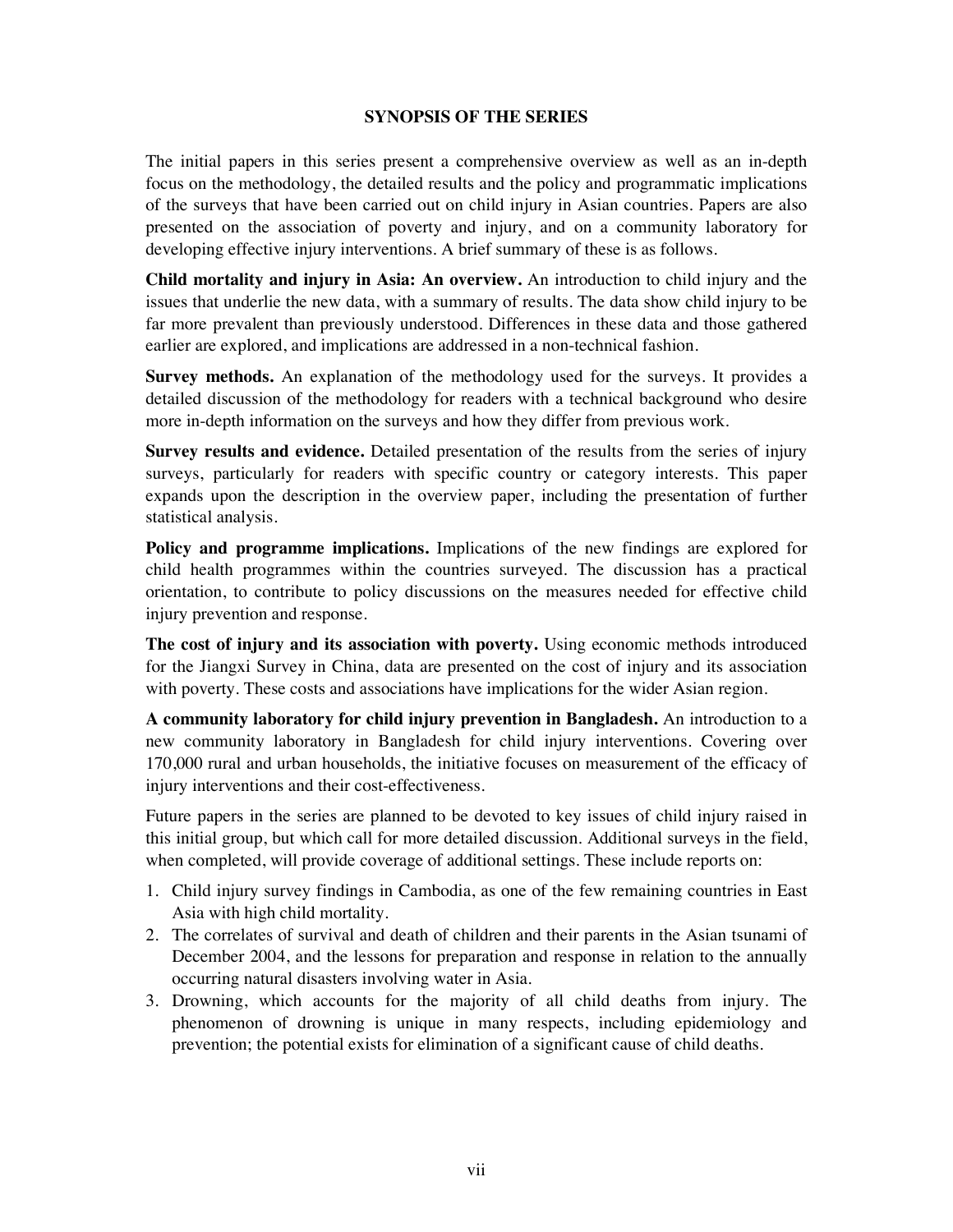# **Contents**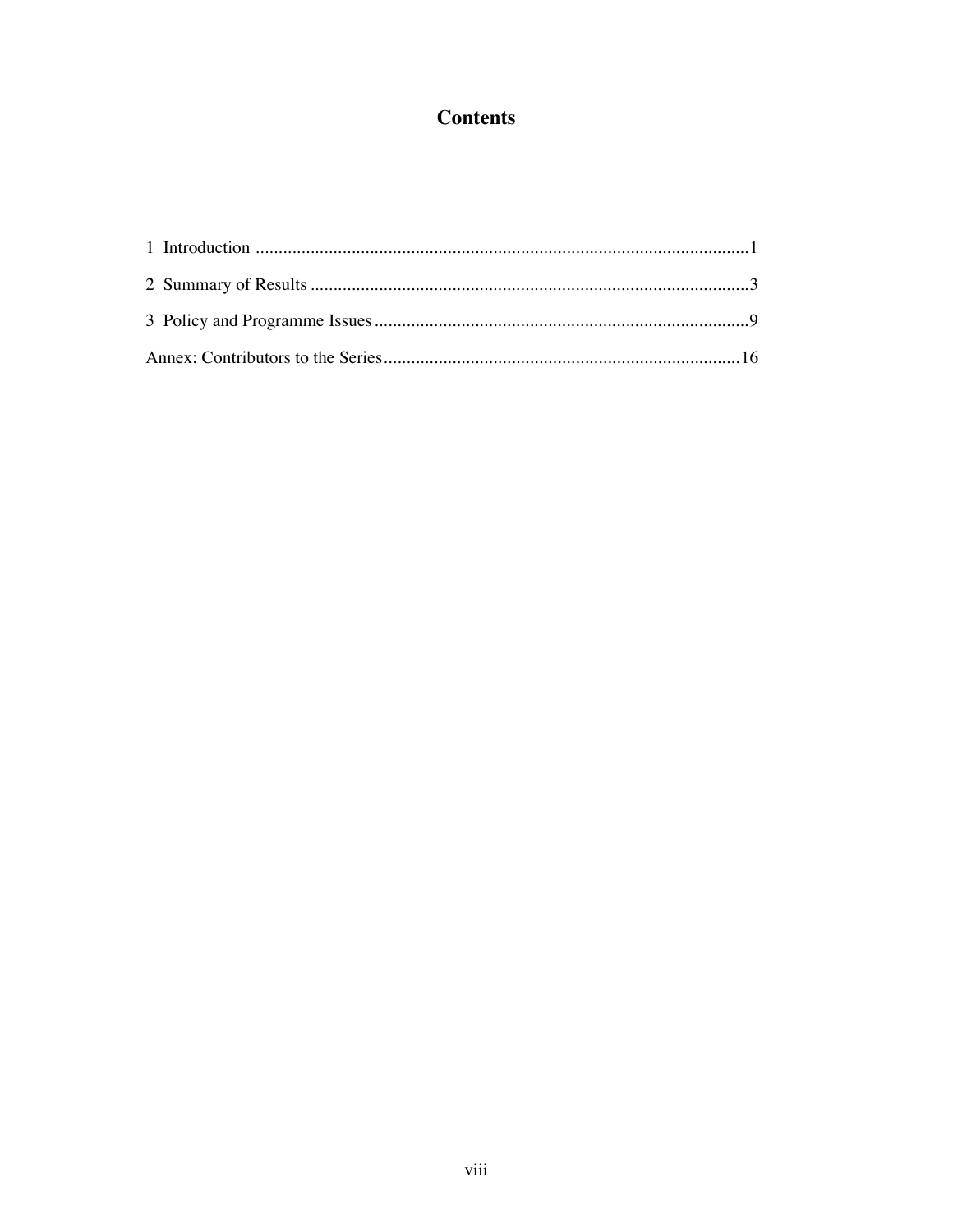## **1 INTRODUCTION**

 $\overline{a}$ 

This paper examines the policy and programme implications of the surveys which have been presented in previous papers in this series.<sup>1</sup> The six surveys of the causes of death and disability of children and their parents, conducted in Viet Nam, Bangladesh, Thailand, the Philippines, and in Jiangxi Province and Beijing, China, were undertaken as a joint collaboration between UNICEF, The Alliance for Safe Children (TASC) and government partners in each country. The surveys have been conducted with a new methodology that takes advantage of the extensive technical capacity now available at the national and local levels in most countries in Asia. This national capacity has been harnessed to perform a standardized survey that counts deaths as they happen and classifies them by cause, including causes of infectious (communicable) diseases, non-communicable diseases, injury, and 'unable to determine'. The surveys also count serious and disabling injury events. The surveys have very large sample sizes on the order of 100,000 households, and are able to examine causes of death in the different age groups of childhood and parenthood.

The surveys have been undertaken to provide information where there was little or none before. Information on causes and numbers of child deaths is readily available in rich countries. Developed countries have both the funds and technical capacity to develop and maintain vital registries and information systems that draw on data from a variety of sectors (health, education, welfare, public safety, etc.). However, these sets of data are not available in countries classified as low-and middle-income countries (LMICs), including those discussed in this series. This paucity of data so vital for health policy and programmes was one of the fundamental reasons which led to the undertaking of these surveys. A second reason was the mismatch between the official estimates of causes of death in children in each country and what had been observed in smaller community studies within the countries. The final reason was a pressing need to respond to the dramatic increase in the need for clinical care for serious injury that has overburdened the clinics and hospitals in most of the countries in Asia.

Official estimates of child deaths are available at the global and regional levels, and the most authoritative estimate is maintained by the Child Health and Epidemiology Research Group (CHERG) of the World Health Organization (WHO). The latest estimates are for 2000–2003, but only include deaths in children under five years of age, do not include serious morbidity or permanent disability, and are limited in the categories of deaths included.<sup>2</sup> A comparison of the WHO estimates with the surveys in this series (Viet Nam in 2000, Bangladesh in 2003, Thailand in 2003, the Philippines in 2003, Beijing in 2004, and Jiangxi Province, China, in 2005) shows very significant differences. The surveys all found injury to be a leading cause of mortality and disability – among children under five as well as among children over five years of age. The significant differences between the WHO estimates and these estimates are related to three technical factors: different measurement methodologies, changing epidemiological patterns, and a more inclusive definition of childhood.

<sup>&</sup>lt;sup>1</sup> UNICEF, *Innocenti Working Paper, Special Series on Child Injury*, IWP 2007-04,-05,-06, UNICEF Innocenti Research Centre, Florence, Italy.

<sup>2</sup> <www.who.int/child-adolescent-health/OVERVIEW/CHILD\_HEALTH/map\_00\_region.jpg>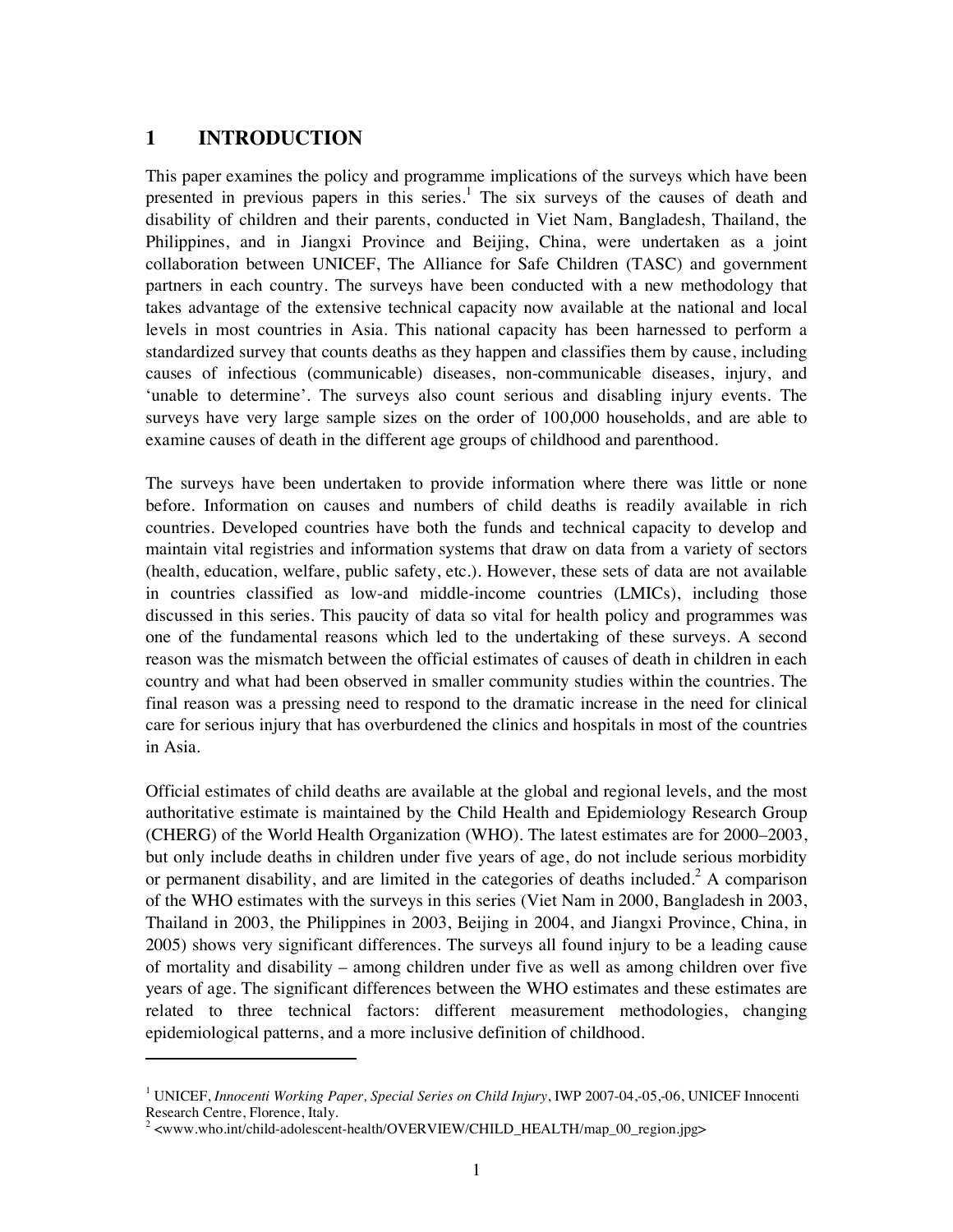The measurement methodologies utilized for the present analysis differ from those used most frequently in previous efforts to address child injury. In those estimates, the process begins by making an estimate of the total number of children under five years of age who die annually in the South and East Asian regions. The proportions of the total number of children dying due to each principal cause, as considered by panel of experts, are then determined, and these proportions are applied to the total estimated numbers of under-five deaths.<sup>3</sup> This produces estimates of the total numbers of children under five who die from each of the principal causes used by the expert panels. Injury is not among the principal causes currently estimated, but is generally included within an overall category called 'other'.<sup>4</sup>

In contrast, the methodology used in the surveys reported in this series of papers defines a large, representative sample of the country, city or province being surveyed, and uses household interviews to find all deaths, counting them one by one, and assigning a cause to each one. Injury is counted as one category, and broken down into subtypes (drowning, road traffic accidents, falls, burns, poisoning, etc.). When measured in this fashion, overall causes of child mortality in poor countries is shown to include much higher numbers of injury deaths before and after the age of five than has been believed in the past. The approach also provides an important measure of the bias found in hospital- or clinic-based health information systems, which miscount injury deaths because those already dead at the scene are rarely taken to hospital. For example, drowned children are almost never taken to the hospital or the local clinic, but instead are simply buried or cremated.

The second factor, changing epidemiologic patterns, also accounts for some of the large differences between this research and earlier findings. The surveys presented here have all been done after 2000. However, the research on under-five deaths used in the typical child mortality estimations was carried out primarily in the mid and late 1980s. Since then, overall under-five mortality rates in the surveyed countries have fallen by almost 50 per cent.<sup>5</sup> In rich countries, a similarly rapid decrease in child mortality was accompanied by a change in the pattern of deaths, shifting from predominantly infectious diseases to non-communicable diseases and injury, often referred to as 'the epidemiologic transition'.<sup>6</sup> This is the pattern that has appeared in the surveys summarized here.

The third reason for the large difference relates to differing definitions of childhood. Previous child mortality estimates have focused on children under five; this was due both to difficulties experienced in estimating causes of death among older children, and to the fact that underfive mortality was seen as the best overall indicator of child health and of the effectiveness of measures to improve it. The surveys reported here measure mortality over childhood in its entirety, from infancy through 17 years of age, as defined by the Convention on the Rights of

 $\overline{a}$ 

 $3$  Mathers, C.D., et al., 'Counting the Dead and What They Died From: An assessment of the global status of cause of death data', *Bulletin of the World Health Organization*, vol. 83, no. 3, March 2005, pp. 171–177. 4

 $4$  Bryce, J., et al. and the WHO Child Health Epidemiology Research Group, 'WHO Estimates of the Causes of Death in Children', *The Lancet*, vol. 365, no. 9465, March 2005, pp. 1147–1152. 5

<sup>&</sup>lt;sup>5</sup> UNICEF, 'Progress since the World Summit for Children: A statistical review', UNICEF, New York, 2001, < http://www.unicef.org/publications/index\_6440.html>.

<sup>6</sup> Gribble, J.N. and S.H. Preston (eds.), *The Epidemiologic Transition: Policy and planning implications for developing countries*, National Academy Press, Washington, D.C., 1993.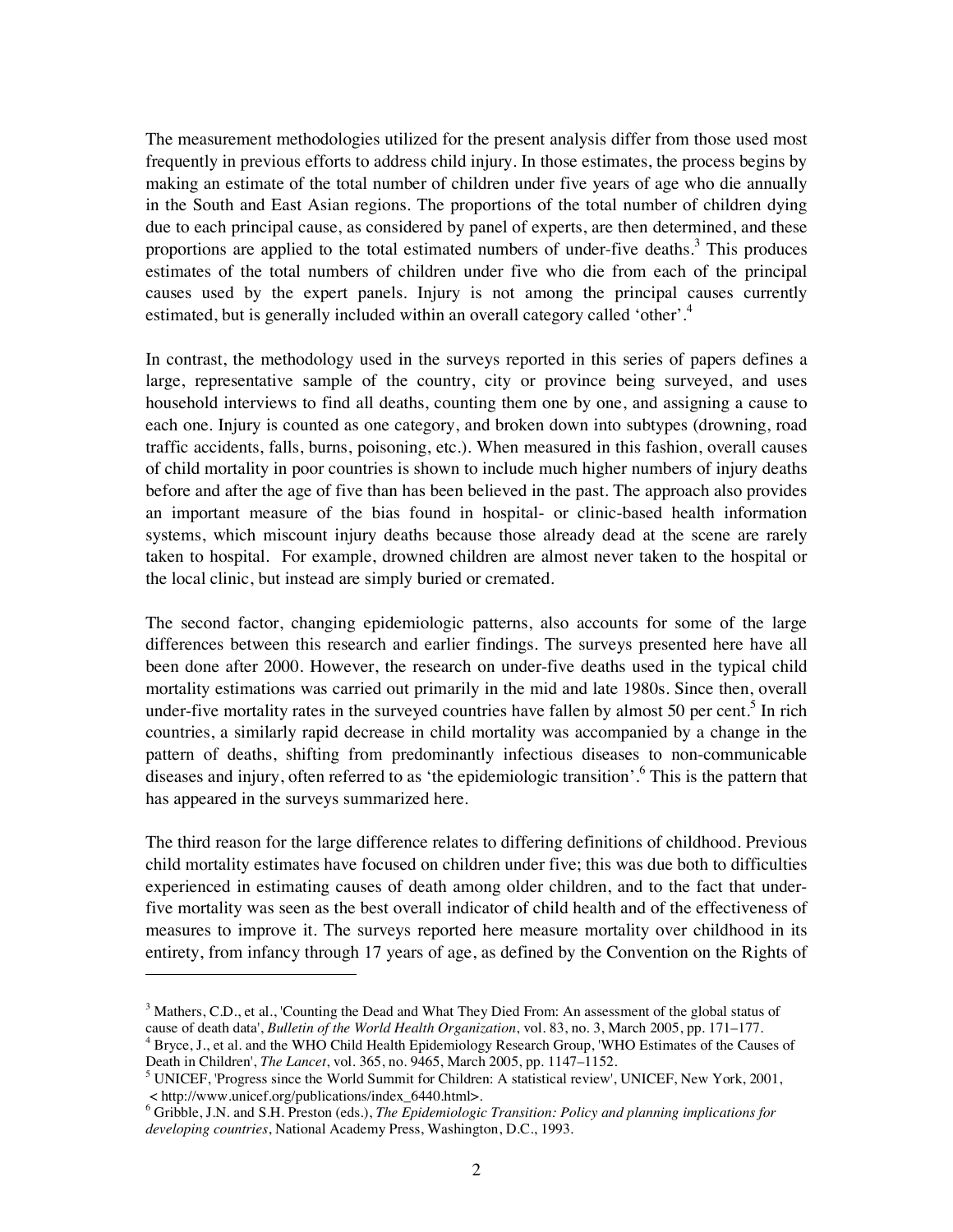the Child.<sup>7</sup> However, the surveys show that about one-half of all child deaths after infancy occur after the child has graduated from the 'under-five' age group. These previously uncounted child deaths are counted in the surveys and the majority of them are caused by injury.

# **2 SUMMARY OF RESULTS**

 $\overline{a}$ 

To frame the discussion on the policy implications, the composite results of the six surveys are presented below. The key points are first summarized and then followed by graphical figures to illustrate these key issues:

- Injury is overshadowed as a cause of mortality and serious morbidity in infants by the extremely high rates of communicable, non-communicable and birth-related causes of death and illness. However, the rates of injury in infants were shown to be among the highest compared to those experienced in the rest of childhood. Suffocation, falls and drowning are significant causes of deaths during infancy and have been shown to be easily preventable.
- Infancy is the only time in childhood when the environment is totally controlled by the caretaker, rather than the child. This fact has been an advantage for other child health interventions and needs to be a key consideration in injury prevention for children.
- After infancy, injury is a leading cause of death in all child age groups and increases in proportion as the age of the child increases.
- Drowning, unrecognized as a major cause of child death in the previous estimates, accounts for about half of all child injury deaths in each country surveyed. It is particularly significant in children aged one to four, where it makes up over eighty percent of injury deaths.
- Injury both increases in prominence and changes in type with age group: suffocation, drowning, and falls predominate in infancy; drowning predominates in early and middle childhood; and road traffic accidents and suicide predominate in adolescence.
- Fatal injury is important, but there is a larger burden of non-fatal injuries that cause lengthy hospitalization and permanent disability. Injury is a leading cause of permanent disability. The numbers of permanently disabled children are larger than those fatally injured. Permanent disability imposes a lifelong burden on the child and the family, as well as on the society.
- Falls, traffic accidents, cuts and burns are leading causes of non-fatal injury in children in the surveys, similar to the pattern in rich countries.

 $<sup>7</sup>$  The United Nations General Assembly adopted the Convention into international law on 20 November 1989; it</sup> came into force on 2 September 1990. The Convention defines a child as any person under the age of 18.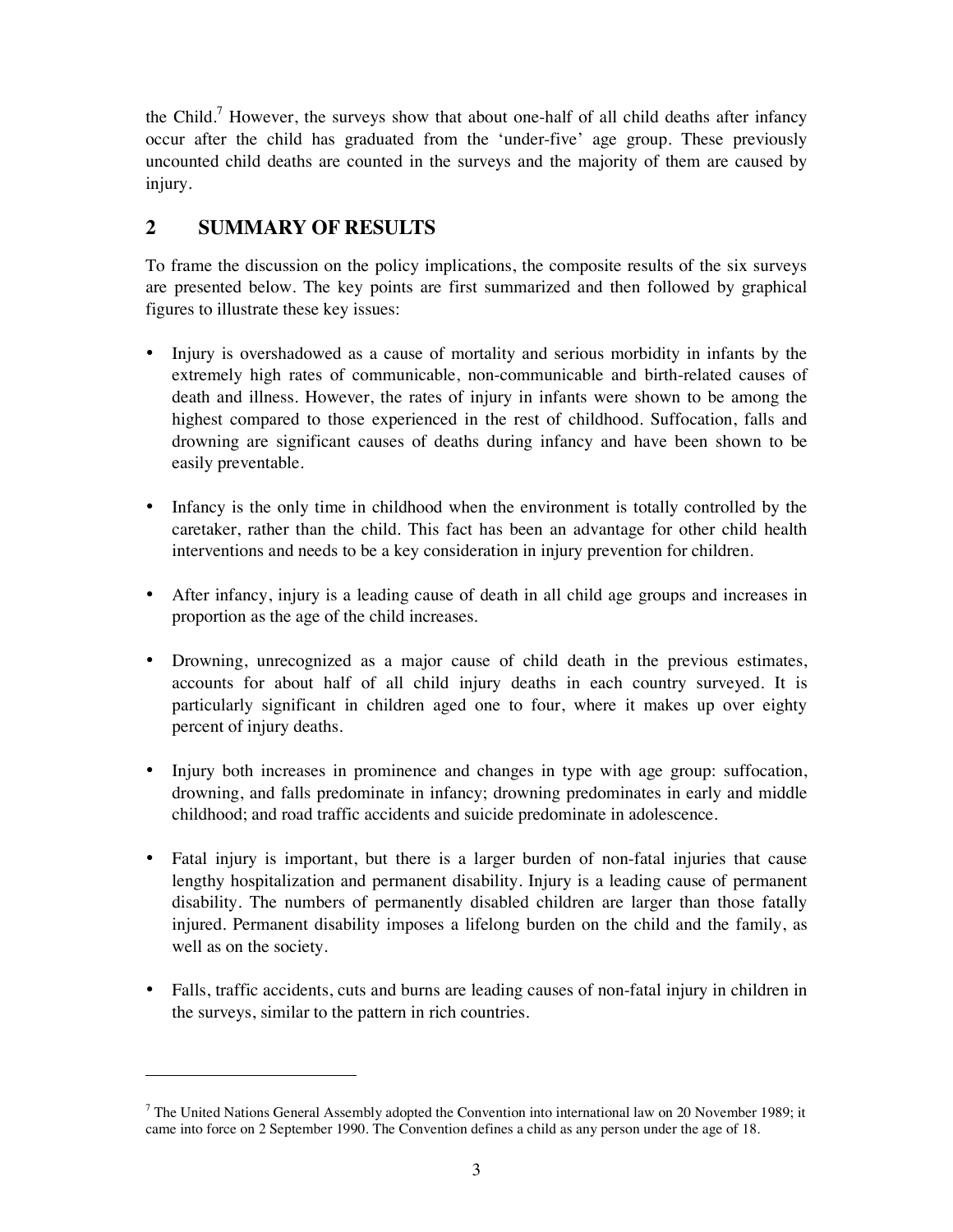• Injury caused by animals is a major unrecognized cause of death and serious morbidity in children. It was one of the three leading causes of morbidity in every country surveyed. As the fifth leading cause of child death in all the surveys, it was a significant cause of mortality in children, unrecognized in previous child mortality estimates.

Fatal injury of course occurs not only among children. The surveys also captured the significant number of parents who died from injury, leaving behind one or more children with only one or no parents to support them. The vulnerability of orphans, which has been brought to global attention in the context of HIV/AIDS, is also an important dimension of the injury pandemic. This area of findings will be addressed more fully in later analysis.

The most important findings of the surveys are summarized in the following figures.

**Figure 1: Proportional mortality by age** 



*Source:* Authors' calculations from individual surveys (2000-2005); composite is population-weighted*.*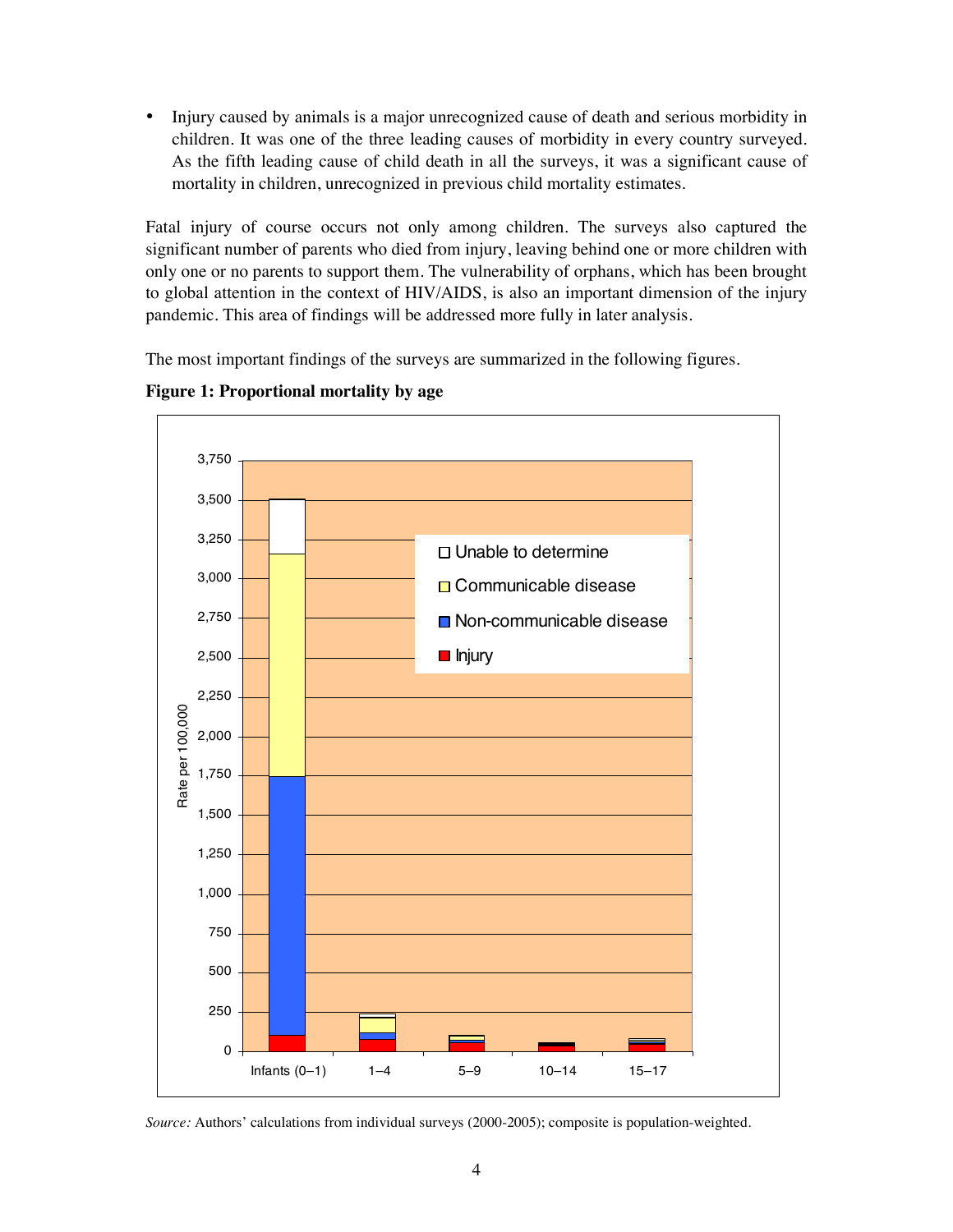The dramatic mortality rates in infancy in comparison to the rest of childhood are evident in figure 1. While overshadowed by communicable and non-communicable diseases, fatal injury in infancy is actually at or near its peak rate during the full span of childhood. After infancy, mortality rates from causes other than injury decline radically while injury remains relatively constant. Proportionally, it becomes a much larger share; for example, it accounts for about 37 per cent of all deaths in the 1–4 age group.

This epidemiologic shift occurs for two reasons. One is that about two thirds of all infant deaths occur in the first month of life, the neonatal period. This is the highest mortality period in life, with most earliest deaths due to problems of pregnancy or the birth process. Once beyond this pregnancy and birth-related period, mortality falls dramatically. The second reason is the changing environment of the child. Born helpless and unable even to lift its head, infants are totally dependent on the mother and are carried everywhere, thus protected from danger. There is little exposure to hazard, other than accidental falls, burns, or suffocation during sleep. At age one, when the child begins to walk, the situation changes dramatically. The child explores the world on very unstable legs, does not understand danger, and often escapes from the close supervision of a busy mother. This combination makes injury (particularly drowning) a leading cause of death in the 1–4 age group.



**Figure 2: Proportional mortality by age** 

*Source*: Authors' calculations from individual surveys (2000-2005); composite is population-weighted.

Figure 2 excludes a bar dedicated to infancy to better show the pattern of proportional mortality in the rest of childhood. Seen on this scale, injury is a leading killer for all postinfancy child age groups. Injury accounts for about half of all child deaths after infancy (1– 17) and for about a fifth of all mortality when infants are included  $(0-17)$ . Injury kills an increasing proportion of children as they grow in age. Overall mortality declines and then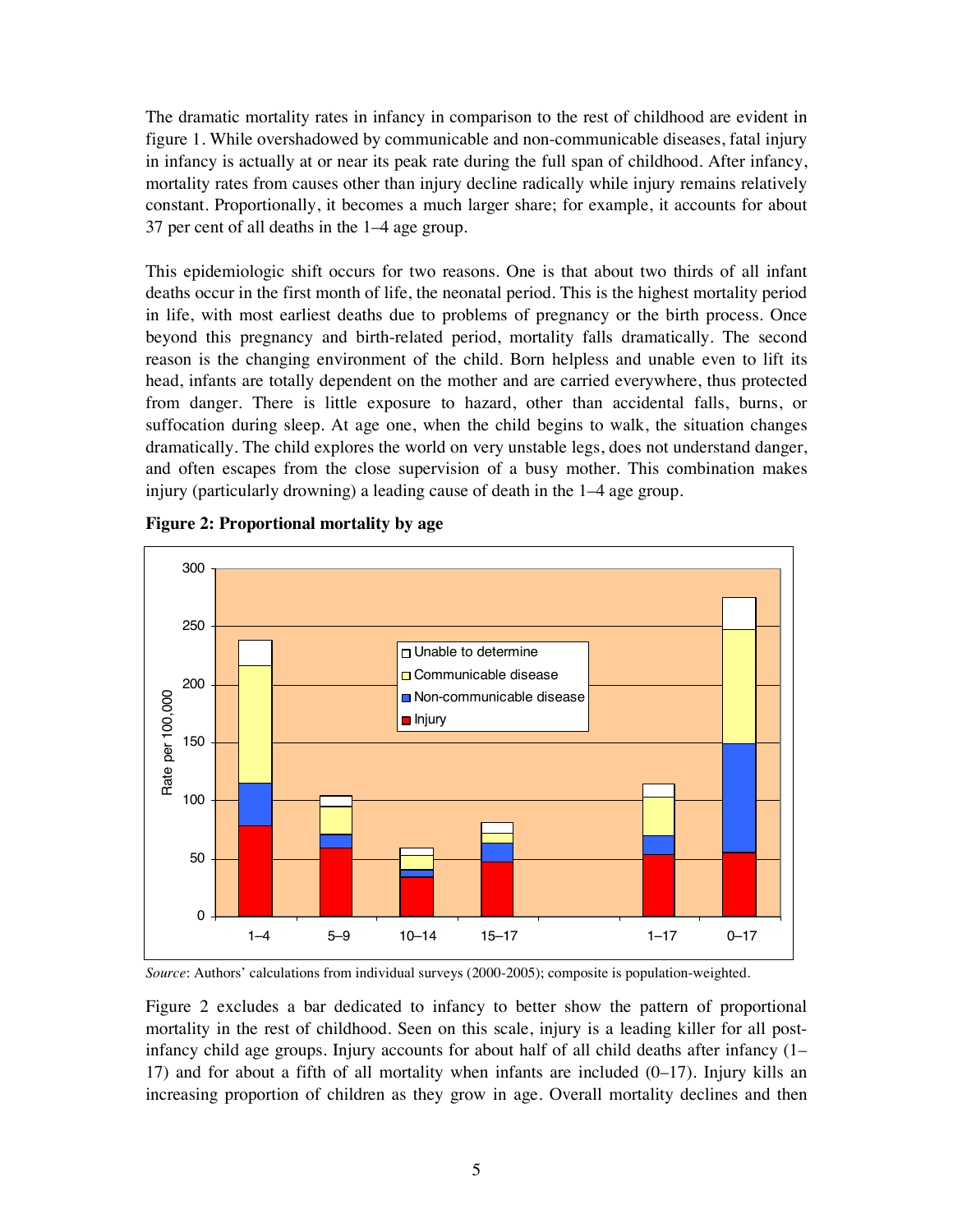rises again in the late adolescent age group (15–17) due to large increases in intentional injury (suicide and homicide) as well as road traffic accidents.<sup>8</sup>



**Figure 3: Fatal injury rates in children 0–17 years, by cause** 

Drowning was by far the leading injury cause of death in childhood (see figure 3), accounting for over three times as many deaths as road traffic accidents (RTA), the second leading cause. Drowning was highest in early and middle childhood, and traffic accidents were highest in adolescence. Suffocation primarily occurred in infants, and falls were common in all age groups. Fatal animal injury was caused by the bites of rabid dogs or poisonous snakes, usually in younger children. Suicides were found mainly during adolescence.

 $\overline{a}$ 

*Source*: Authors' calculations from individual surveys (2000-2005); composite is population-weighted.

<sup>&</sup>lt;sup>8</sup> 'Road traffic accidents' (RTA) is the term used in the countries surveyed to refer to injuries due to road transport, sometimes referred to as 'road transport injuries'. For the purposes of this definition, 'accident' indicates a lack of intent.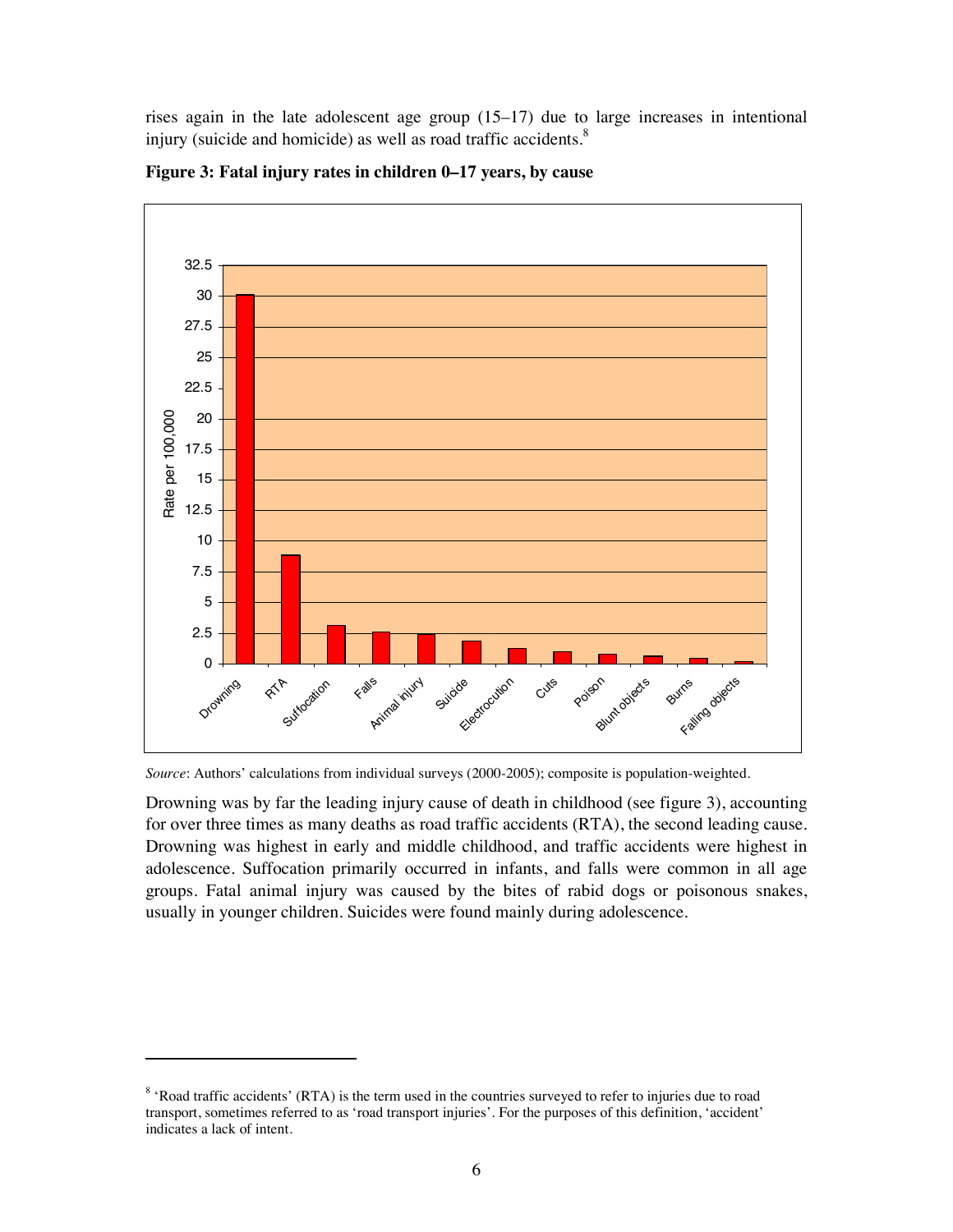

**Figure 4: Fatal injury rates in children, by age group and cause** 

*Source*: Authors' calculations from individual surveys (2000-2005); composite is population-weighted.

Figure 4 shows that different patterns of injury occur in different childhood age groups:

- In infancy, suffocation, drowning, falls and burns are the leading causes of injury death. For prevention, all efforts will have to focus directly on parents and caregivers, as they are the ones who determine the risks and hazards the infant faces.
- For toddlers in the 1–4 year age group, drowning is the overwhelming cause of injury death, responsible for over 90 per cent of all injury deaths. For prevention, the main strategies are supervision and decreasing exposure to hazard (e.g. fencing a pond, covering a well). Toddlers stay close to the home, and the water hazards near the home are fixed in location and can be individually identified and rendered less hazardous. Falls are the second leading cause and RTA is the third. Supervision and decreasing exposure to hazards is also the primary prevention strategy for theses two causes but, with much of the exposure on a mobile and changing basis, it is much more difficult to control or lower risks from falls or RTA than from drowning.
- For children in the primary school years, drowning remains the leading cause, responsible for over half of all injury deaths. Since these children are mainly with peers rather than adults, and are far from home, swimming ability is the major factor in prevention of drownings. RTA is the second leading cause, with almost all of these deaths among pedestrians and bicyclists. This exposure is incurred at least twice a day (on the journey to and from school), and as the nature of the hazard changes with high traffic densities near schools, prevention needs to focus on these somewhat predictable factors.
- For children in the secondary school years, RTA becomes a leading cause of injury death after drowning. Drowning declines and intentional injury (suicide and homicide) begins to rise, mainly during and after the post-pubertal ages of 12–14 years. Most of this period of childhood precedes puberty, with its attendant changes in children's physical and emotional context. Injury rates are lowest in this age group, a time when children's mental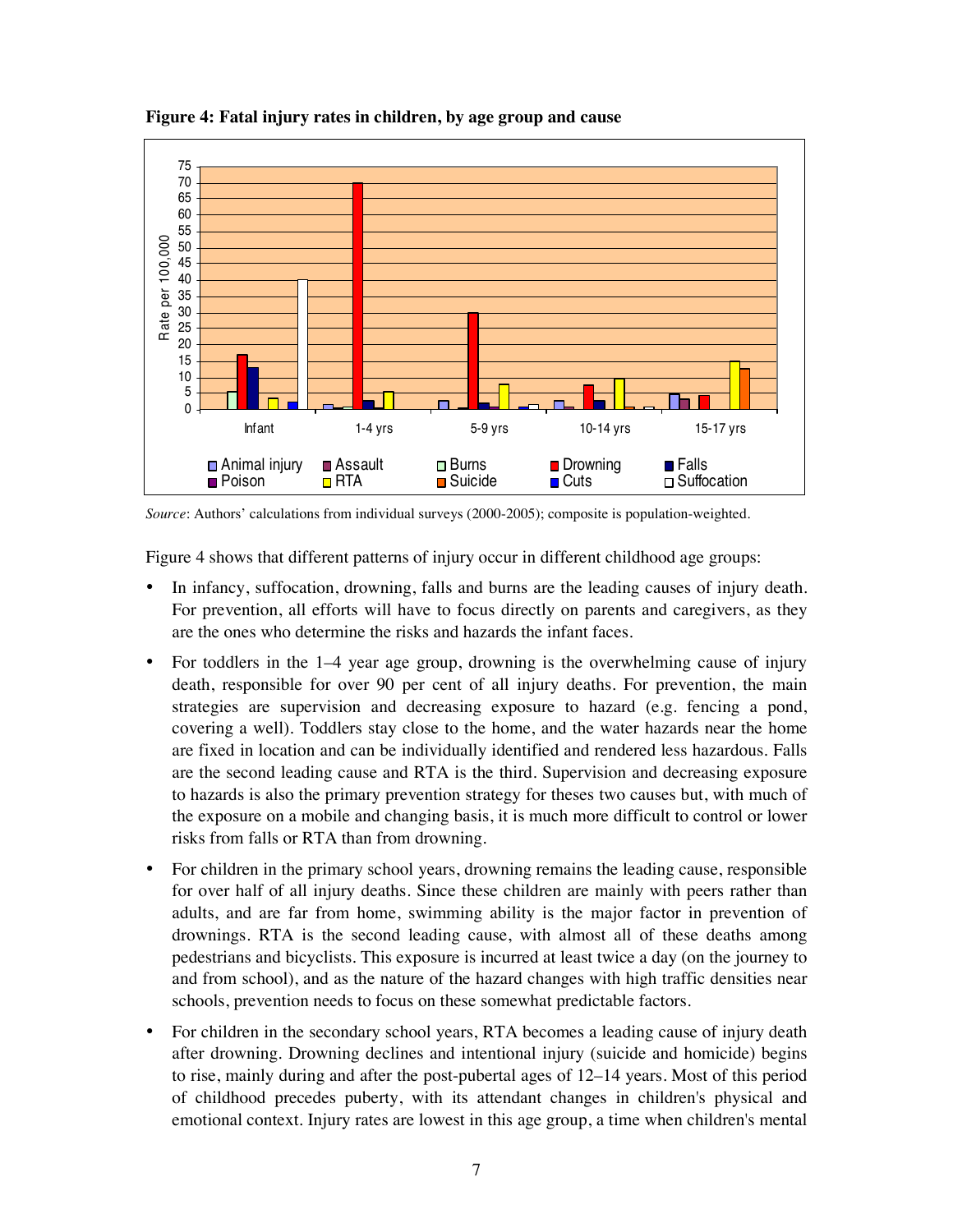development allows them to understand the risks, but they are not yet under the influence of pubertal factors that lead to increased interpersonal violence and risk-taking.

• In late adolescence, RTA is the single leading cause of injury death, followed by suicide. Intentional injury, taking suicide and homicide together, is the leading killer of children aged 15–17. Adolescence is classically described as a time of turbulence and risk-taking and the upturn in injury rates in this age group is consistent with that. Efforts for injury prevention will have to deal with these primary factors in order to be effective.

Figure 5 shows how the causes of non-fatal injury differ from those of fatal injury. Fatal injury is the most severe outcome on a spectrum of severity. The comparison shows that nonfatal injury actually causes a larger health burden. This key public health concept is lost in relying on child mortality estimates alone. Note that minor injury (injury not resulting in seeking care, or missing work or school) was not counted in the surveys and so is not seen on the graph.



**Figure 5: Fatal and non-fatal injury rates by severity for age group 0–17** 

*Source*: Authors' calculations from individual surveys (2000-2005); composite is population-weighted.

Figure 5 also shows the extremely high case fatality rates associated with drowning and clearly demonstrates how it is the leading cause of death. Seen in the larger spectrum of child injury which includes all severity levels, drowning is the sixth leading cause of injury.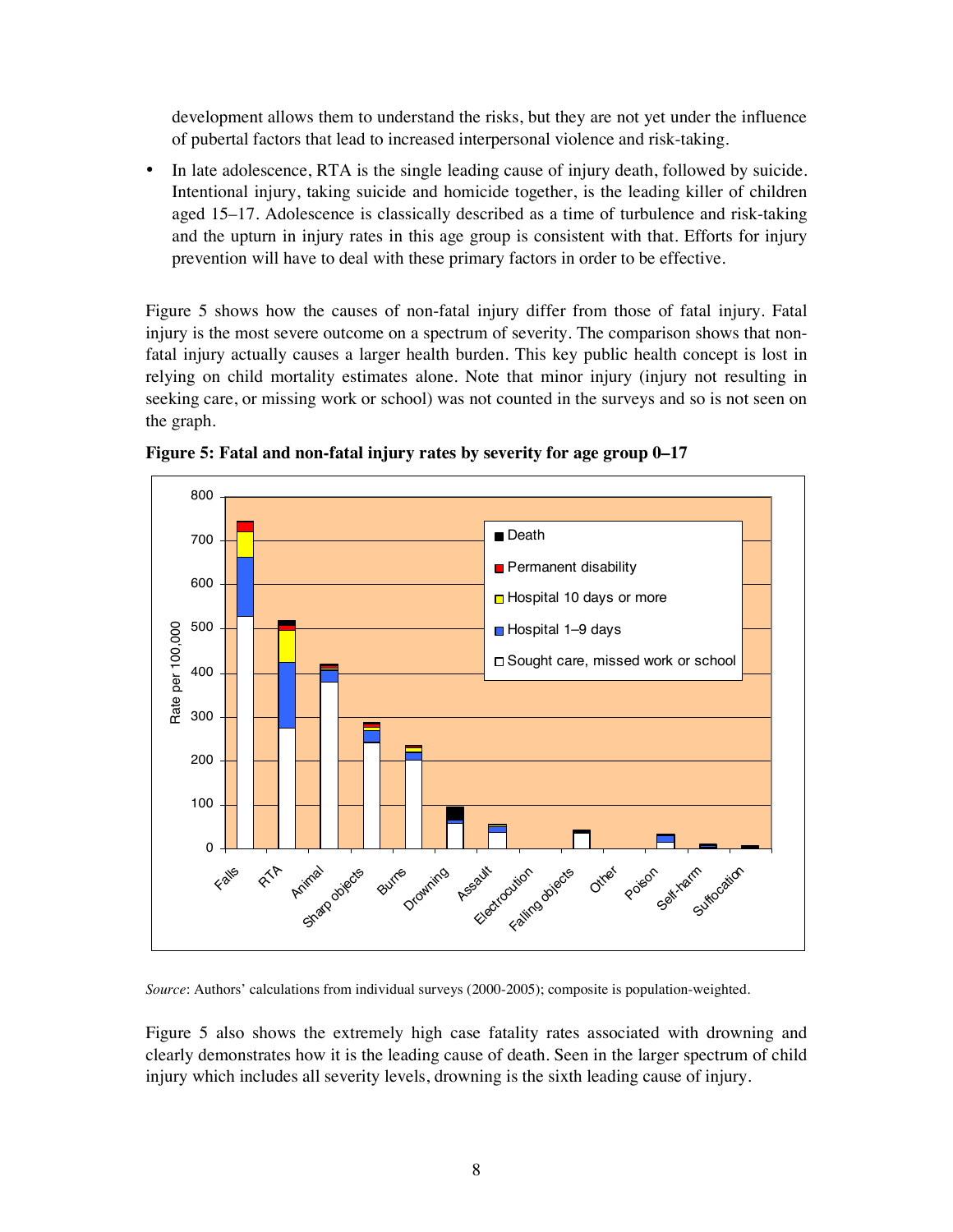Figure 6 details the ratios of non-fatal injury by severity level compared to one death. It underscores the public health issue that the total burden of injury is much more than that incurred by fatal injury alone. Most of the deaths occur pre-hospital, leading to no hospitalization and few direct medical costs; hence they generate a minor share of the direct economic costs of injury. Almost all the medical costs for hospital and for rehabilitative care following hospitalization are accrued by children who are not fatally injured. The majority of economic costs and the lifelong social burden accompany the more severe, non-fatal injuries. While infectious and non-communicable diseases also generate disability and large costs (as with HIV/AIDS and diabetes), injury has a significantly higher incidence across each stage of childhood.



**Figure 6: Ratio of injury frequency to death by severity level for age group 0–17**

*Source*: Authors' calculations from individual surveys (2000-2005); composite is population-weighted.

## **3 POLICY AND PROGRAMME ISSUES**

With health histories from a sampling of more than 500,000 households, or nearly 2.5 million people in five countries in East, South, and Southeast Asia, the surveys form a unique injury evidence base for the world's most populous region. The surveys confirm the limitations of present knowledge regarding cause-specific mortality and morbidity in this region, and highlight many programmatic considerations and issues of child health policy.

#### **Understanding child mortality requires counting all children**

About one-half of all child deaths  $(0-17 \text{ years})$  occur after infancy  $(0-1)$ , and about one-half of these occur after the age of five years. Yet, the under-five mortality rate (U5MR) remains the single most important yardstick of child health in global discussions of development. As shown by the surveys, however, the under-five mortality rate masks several important issues. The high mortality in infancy, age 0 to 1, colours the rates for the full 0–5 age group but omits all detail for the 1–4 age group. And it self-evidently contains no information about 5–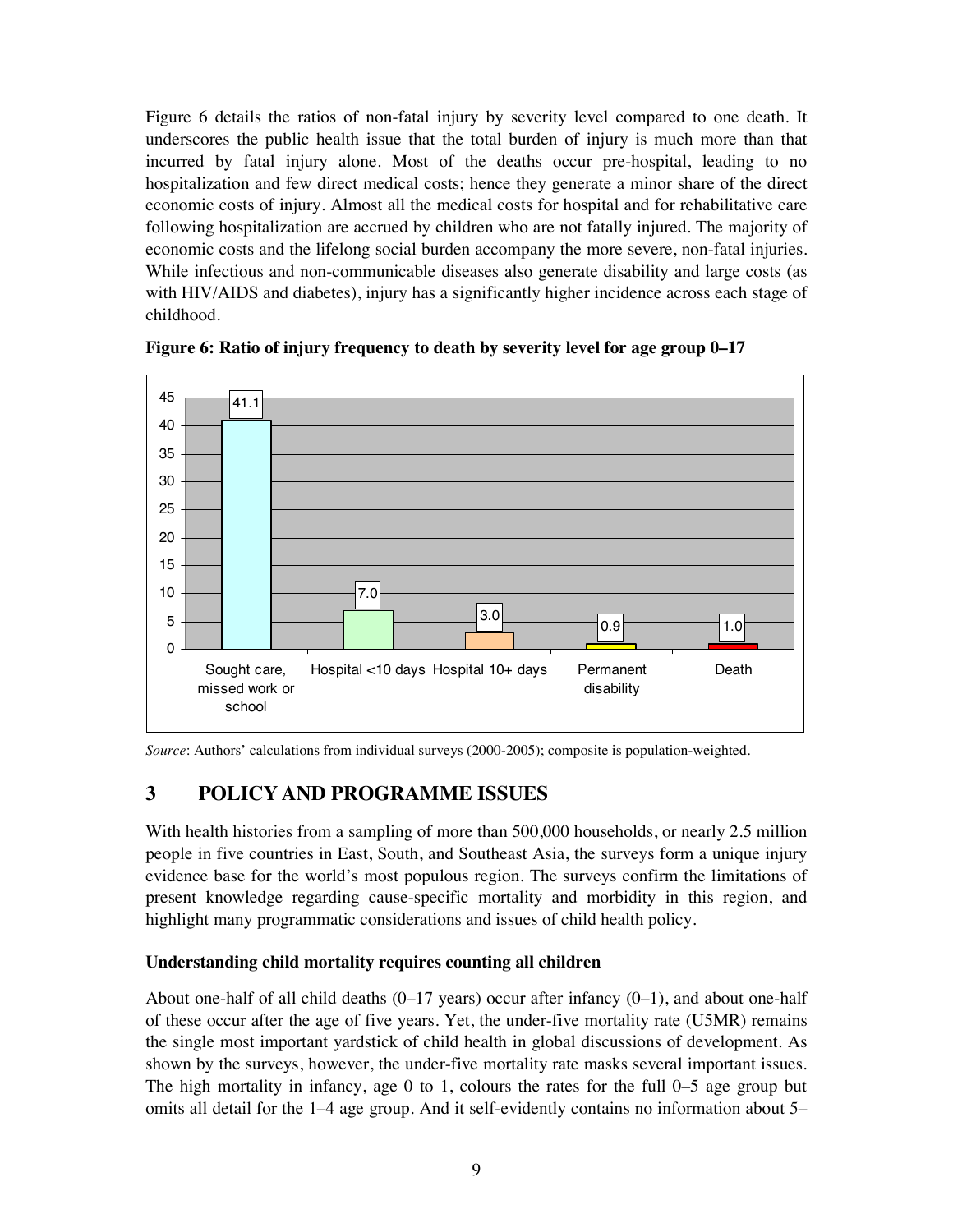17 year olds. Most critically, when the priority given to the under-five mortality rate influences programme design and may lead to a cut-off for interventions affecting the older age group, then two thirds of all children are excluded. Equal priority should apply to six year olds as to four year olds.

Increased visibility of deaths and adverse health events in children older than five years is needed. This mandates mortality measurements for children over five and the creation of suitable indicators. Given the linkage between rates of death in specific age groups, as demonstrated by U5MR, and child survival programmes, it is necessary to have indicators that measure these same events in older children: Deaths of those children should be registered when they are due to diarrhoea, pneumonia, or drowning, comparably to how they are registered for children under five years of age.

Policymakers and programme implementers clearly need a new indicator that applies to all children. These surveys show that proportional estimates are no longer the only option since it is feasible to count deaths (and serious non-fatal events as well) as they occur. In doing this, a wealth of additional information, including serious non-fatal health events, becomes available to health policymakers. Of course, counting all children is beneficial for more than injury prevention and control alone; while injury causes about half of all deaths of children after the age of five, communicable and non-communicable causes are responsible for the other half. Without counting these deaths (and serious morbidities as well), it will not be possible to address child injury and its impact in the most effective manner.

#### **Prevention requires a life-course approach**

Since the leading causes of injury death and serious morbidity differ by age group, standard age groupings are needed to obtain an accurate picture of child injury and recognize the different characteristics of the different age groups. To clarify the salient patterns, childhood could be divided into five age groups, such as those developed for the TASC survey methodology: (1) infancy; (2) early childhood, 1–4 years of age; (3) childhood, 5–9 years of age; (4) early adolescence, 10–14 years of age; and (5) late adolescence, 15–17 years of age. These groupings correspond to the major periods of socialization in childhood: infancy and 1–4 years as preschool; 5–9 years as primary school; 10–14 years as secondary school; and 15–17 as late adolescence, often with entrance into the workforce. These groupings are appropriate because there are different risk and health hazard exposure patterns in each group, and, consequently, different patterns of injury and disease. Without such a breakdown, it will be difficult to design adequate interventions and, as importantly, monitor and evaluate their effectiveness.

Children progress through stages of childhood in the same way as adults progress through the stages of adult life. Preventive medicine and public health programmes have long recognized this and have for the last several decades been organized on a life-course basis. It is important for the same efficient approach to be taken to childhood.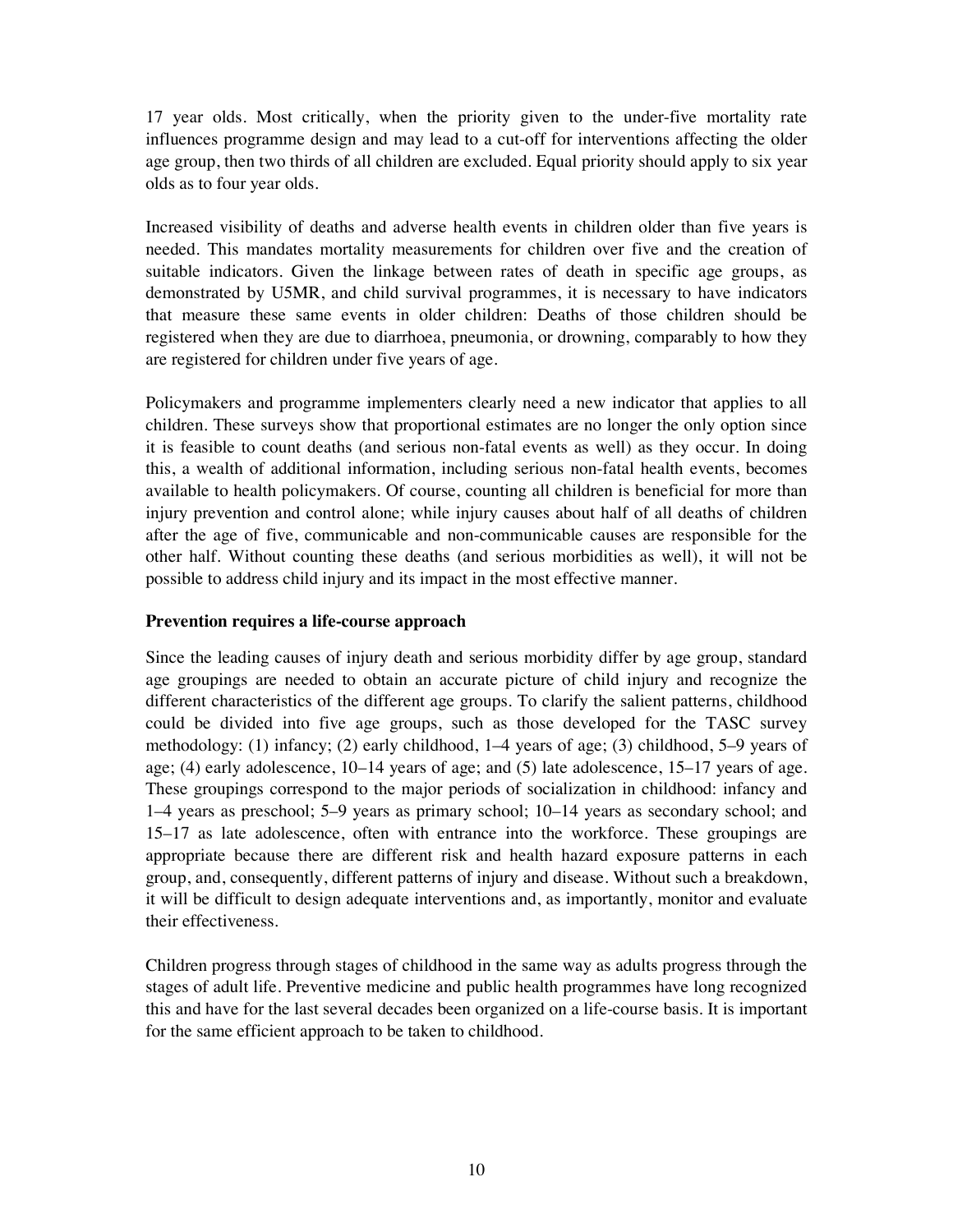#### **Policymakers need proper data on child mortality and morbidity**

Injury was responsible for around 10 per cent of all mortality in the countries surveyed. Most policymakers initially believed it was not a significant health policy issue, for a variety of reasons including that the other nine tenths of total mortality may have been considered more pressing. This might be a strategically valid response if injuries were evenly distributed across all ages of the whole population, but injuries are in fact mainly concentrated in childhood and early adulthood. Policymakers have clearly lacked information separating infancy from the rest of childhood, and childhood from adulthood. With the full epidemiological picture it would have been clear that injury has been the leading cause of death for young children, adolescents and young adults for at least a decade or longer.

Measuring injury deaths in age groups and communicating the basic facts of epidemiology to health and development policymakers is a primary and necessary step to change this misperception. Indeed, in each country where the surveys have been conducted the government has subsequently made a significant commitment to injury reduction, especially among children. While the policy histories differ among countries, a common feature has been the use of evidence to mobilize partners within health and across other sectors, generating a momentum that has led to national policy changes.

#### **Progress in child survival needs injury prevention**

In all the countries surveyed, injury has become a significant cause of death in children under five years of age. As mortality has become increasingly compressed into the neonatal period, suffocation, falls and drownings have become proportionally larger causes of infant deaths, both because other causes are being addressed and because more children are surviving to the ages where injury is a major killer. For children aged 1–4, injury is now a leading cause of death

To drive down under-five mortality, which remains the focus in internationally agreed goals such as the Millennium Development Goals (MDG), these injury deaths must be prevented. Bangladesh serves as an example. The current under-five mortality rate (U5MR) is 72 deaths of children under five per 1,000 live births and the MDG target requires a reduction to 50 deaths. Until the mid-1990s, the rate of decline in U5MR (as measured by two rounds of the Demographic and Health Survey (DHS)) was sufficient to meet the 2015 goal. However, as the majority of infectious and other causes have been significantly addressed through the successes of child survival, this leaves injury as the predominant remaining cause of death. It is arguable that the limited focus to date on addressing injury within policy agendas may have contributed to a slowing down the rate of decline in U5MR, as seen in figure 7.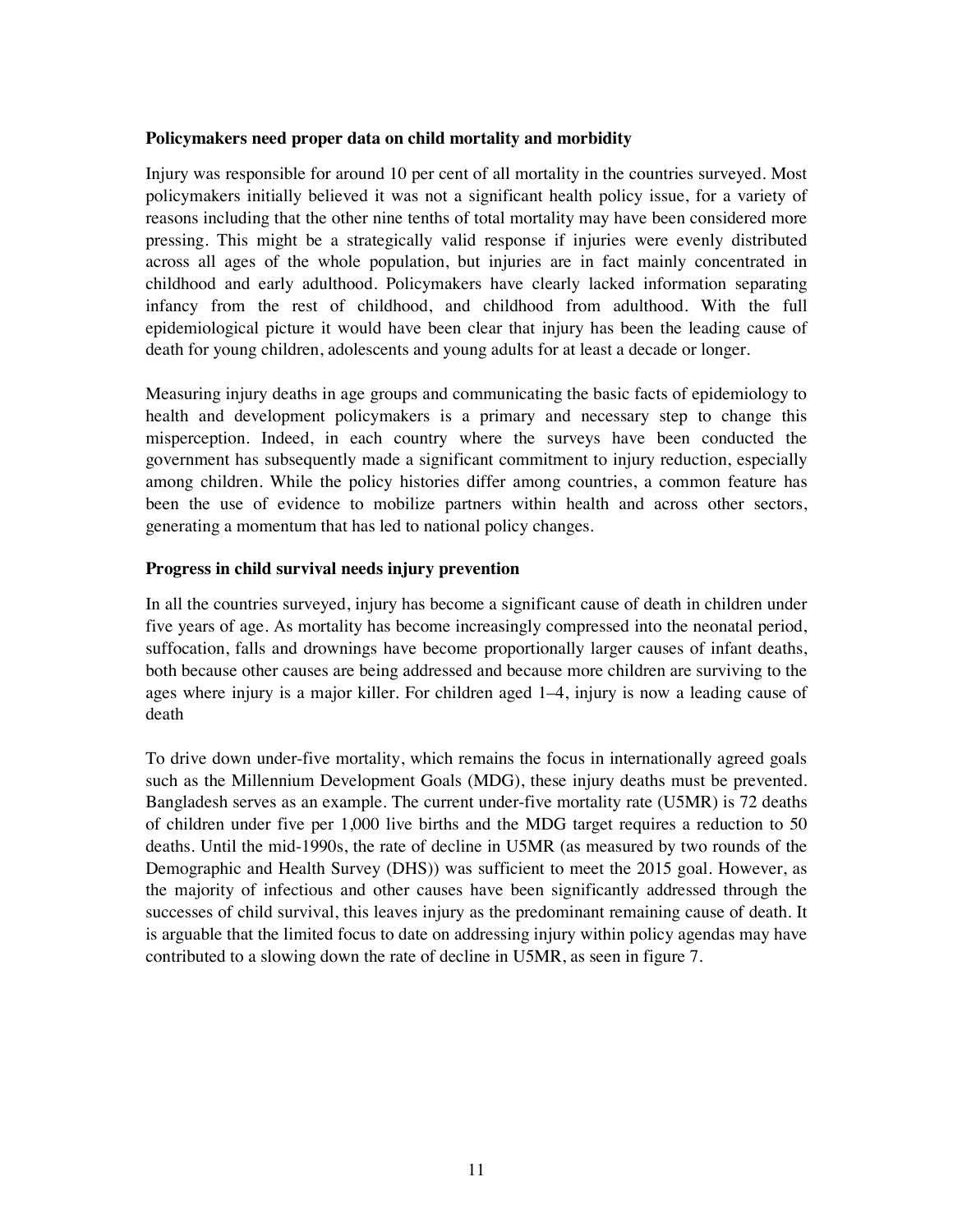

**Figure 7: Rate of decline of under-five mortality rate in Bangladesh 1990−1994, and 2015 prediction** 

#### **Priority in preventing child injury: drowning**

Given the broad mixture of injury causes in adulthood, no single strategy will significantly reduce serious and fatal injuries. However, the picture is very different for children. After infancy and through early adolescence, more than half of all injury deaths result from a single cause of injury: drowning. Targeting drowning provides an efficient injury prevention strategy, which has proved successful in the rich world. Evidence has now accumulated from Bangladesh that prevention of drowning in children is feasible as well in the low-resource setting of LMICs,

There are public health aspects of child injury prevention that apply particularly to drowning in a way that mirrors immunization, one of the bedrocks of child survival, as a basis for potential lessons to address drowning.

- Just as a vaccination provides lifelong protection against the targeted disease, a child taught to swim gains the same lifelong protection against drowning.
- Just as immunizing most children against a disease prevents other children who are not yet immunized from being exposed, so preventing infection (the concept of herd immunity), teaching most children to swim provides a herd of protective peers who can rescue unprotected children who cannot swim if they are exposed to water and at risk of drowning.
- Just as the group of vaccine-preventable diseases represented a large proportion of diseases causing early child deaths and was susceptible to an efficient and cost-effective

*Source:* Bangladesh Demographic and Health Surveys, and UNICEF Bangladesh Country Office.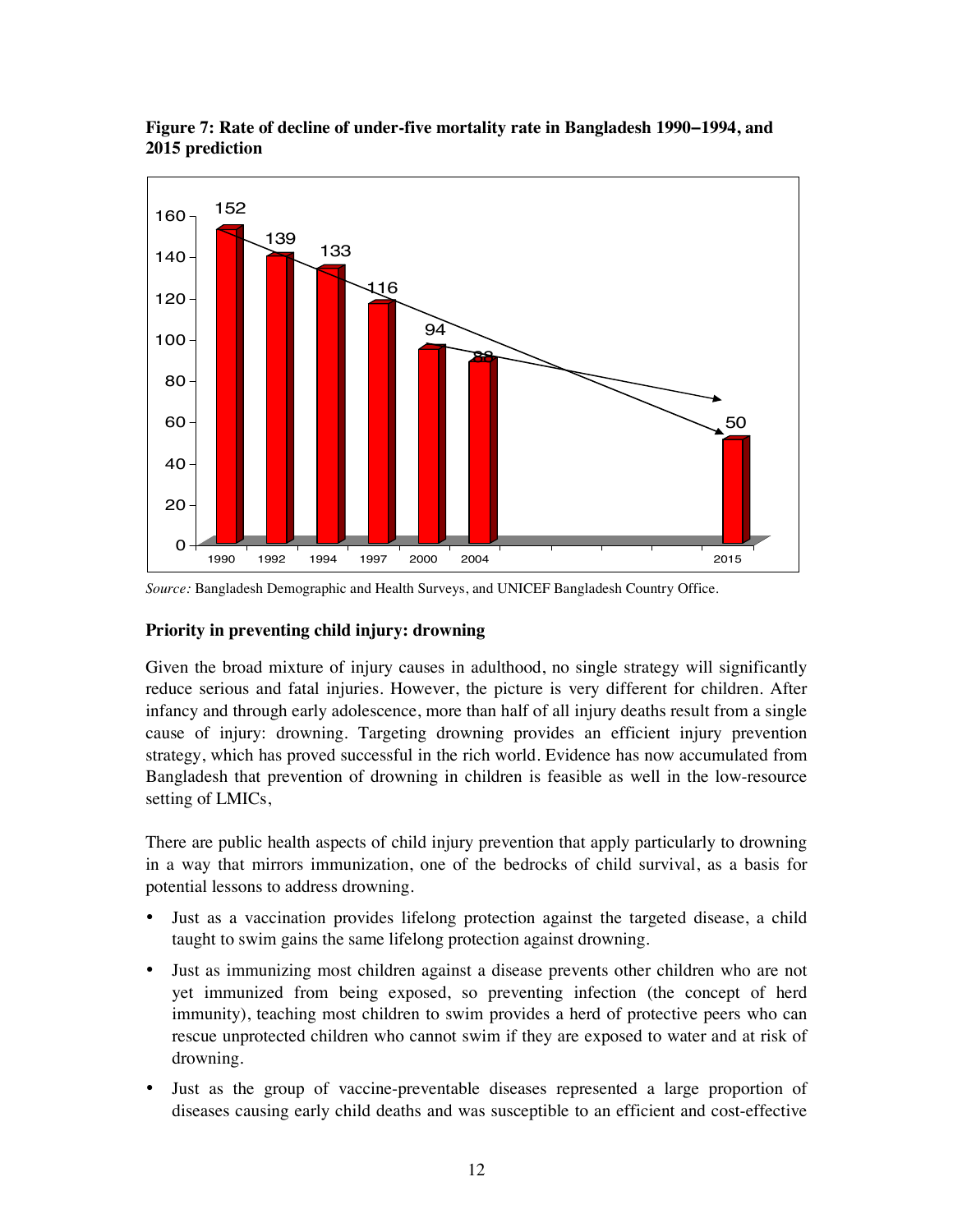intervention, prevention of drowning removes the leading cause of child deaths after infancy and through the end of childhood.

As discussed also in the Survey Results and Evidence Paper in this series (IWP 2007-06), evidence from a large-scale injury intervention programme in rural villages in Bangladesh demonstrates that drowning before the age of five can be prevented by increasing supervision and decreasing exposure to water, and after five by teaching children to swim.<sup>9</sup>

It is also clear that there are many established mechanisms within existing programmes relating to child survival, maternal health and early childhood education that could be utilized for infant and early childhood drowning prevention programmes. Similarly, many programmes in primary education already include 'life skills', and drowning prevention could easily be associated with these. Given that this one cause – drowning – is responsible for over half of all child deaths after the age of one, this provides an amazing opportunity to dramatically reduce child death at low cost.

### **Other early opportunities**

 $\overline{a}$ 

Significant injury reductions are possible simply by changing existing policies, which often miss opportunities for prevention, or even inadvertently increase injury risk. As a first step, changing policies and improving practices is a significant intervention in and of itself.

**Poisoning** The surveys show poisoning to be a significant cause of mortality and morbidity. The leading agents are household and agricultural chemicals, but a significant source is medicine from maternal and child health programmes and infection control programmes such as for tuberculosis. Hundreds of millions of doses are dispensed every year, including iron pills, vitamins, fever medicines and tuberculosis medicines. These are distributed to households in containers that are not child resistant, and in quantities sufficient for multiple lethal child doses. Parents are often unaware of the hazard this presents to the children in the home and leave the pill containers lying about. Since virtually all of these medications are procured through global supply chains, the opportunity is there to require child-resistant packaging for all distributed medicines.

This is also an opportunity for the various health programmes to educate parents about poisons in general, and the need to store common poisons like kerosene, bleach, insecticides and rat poisons on high shelves or in cabinets out of the reach of children.

**Suffocation** All the surveys show that suffocation in early infancy is a significant cause of infant death. They show a high prevalence of multiple risk factors for infant suffocation, including (1) non-supine sleeping position; (2) parental smoking; (3) parental alcohol use (except Bangladesh) and (4) multiple bed sharers. In all the surveys, almost universally there was only one bed for the entire family, shared by all members, and in most families at least

<sup>&</sup>lt;sup>9</sup> See 'Midterm Review of PRECISE (Prevention of Child Injuries through Social-intervention and Education) Project', July 2007, conducted jointly by The Alliance for Safe Children (TASC), the Center for Injury Prevention and Research, Bangladesh (CPIRB), and UNICEF Bangladesh Country Office.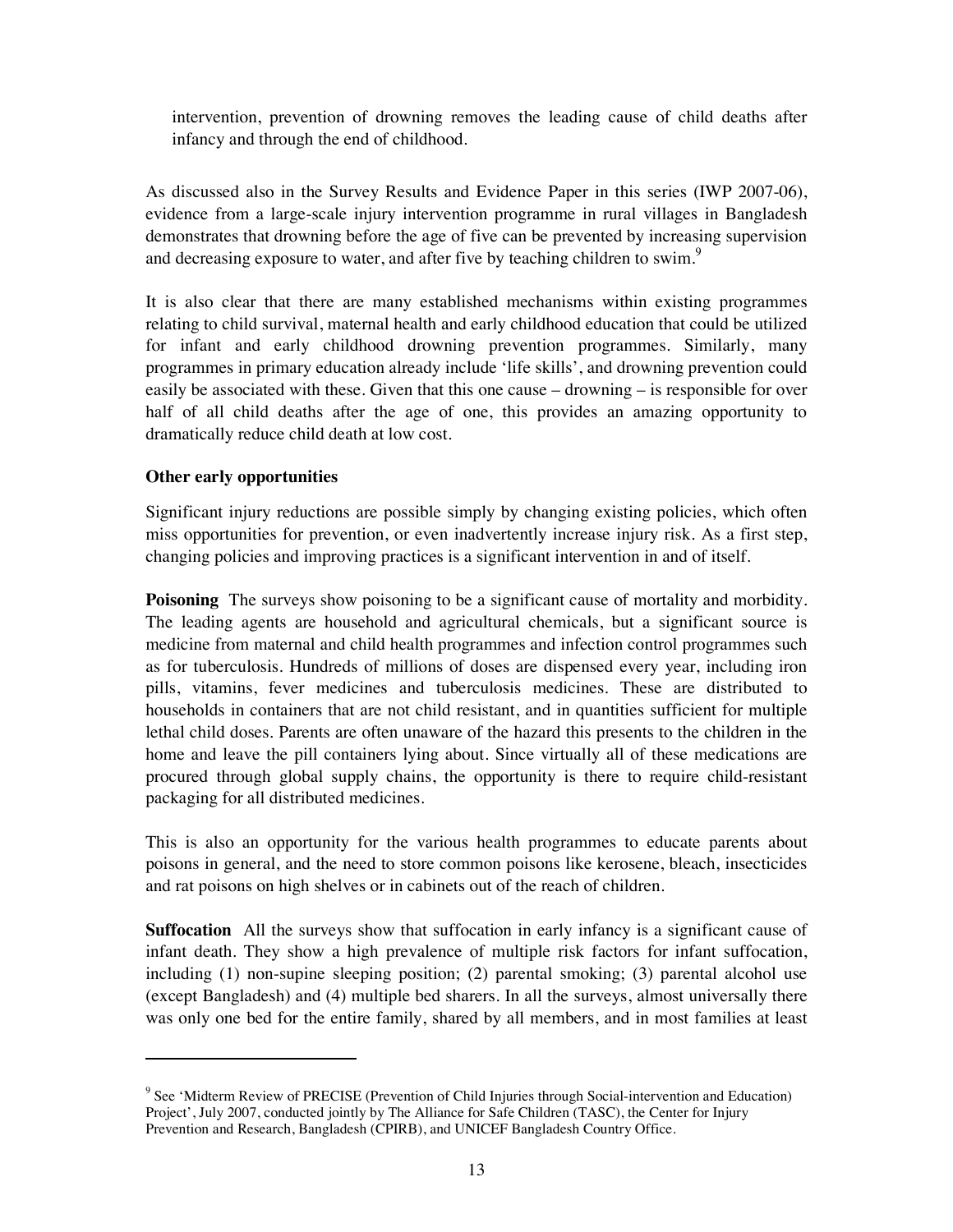one parent smoked. Given the known risks of suffocation in these circumstances, antenatal care programmes should educate expectant mothers about proper sleep positions and the suffocation hazards to the infant from parental smoking and/or drinking. Programmes should also work with mothers to plan a safe way to share the adult bed with vulnerable infants. This is the norm with antenatal care programs in wealthy countries; expectant parents in LMICs deserve the same education, given the known risks to infants of these factors and their high frequencies.

Most antenatal care programmes stress the known benefits of breastfeeding and strongly encourage expectant mothers to breastfeed exclusively for the first six months of life. There are many proven health benefits to infants and children from breastfeeding, and co-sleeping of mothers and infants has been shown to lead to higher rates of successful breastfeeding. Educating mothers about the benefits of breastfeeding and skin-to-skin contact should also include ways to reduce the risks of suffocation for their infants. The increased emphasis on the advantages of breastfeeding should also increase breastfeeding rates as well.

**Falls** The surveys show that falls are a significant cause of serious morbidity and mortality for infants as a group. This results in large part from the virtually universal practice of infants sharing the bed with the parents. Although infants tend to be well-protected by their mothers and other caregivers while they are awake, they become especially vulnerable when the caregivers fall asleep and do not watch over them. Their inability to raise their head or roll over until the sixth month of life leaves them vulnerable to suffocation. In turn, normal motor development means that by seven months, infants are crawling: they are quite active and crawl about the bed, sometimes falling from it, while the parents are sleeping. The resulting falls can cause serious or fatal injury to the infant. (Infants have soft, unclosed skulls with an open fontanelle and their heads are large in proportion to their body. Thus, when falling after crawling to the edge of a bed, they usually fall directly on the top of their skulls.) This important point regarding co-sleeping for infants should be emphasized for injury prevention in settings such as those covered by the surveys and in other LMICs. Antenatal care programmes have the opportunity to educate mothers about this hazard and to suggest ways to prevent the falls.

**Animal bites** The surveys show poisonous snake bites and rabies from dog bites as substantial causes of mortality in all the countries. Most facilities stock only the therapeutics on WHO's Essential Drugs List, which does not contain snake anti-venom, hyper-immune rabies globulin, or rabies vaccine. The problem is compounded by the fact that some of the materials need cold storage, and that often the only available storage is the EPI (Expanded Programme of Immunization) cold chain, where current policy forbids non-EPI products. This represents a missed opportunity to make the life-saving medication more widely available at the local service delivery point, where they would be most effectively used.

The problem of dog bites exists year round at high rates regardless of season. Snake bites occur at a lower rate in the dry season, and increase in the rainy season when there are frequent floods. The rising waters force families and snakes to congregate on higher ground. When bites occur, the flooding usually prevents access to health facilities. This is also a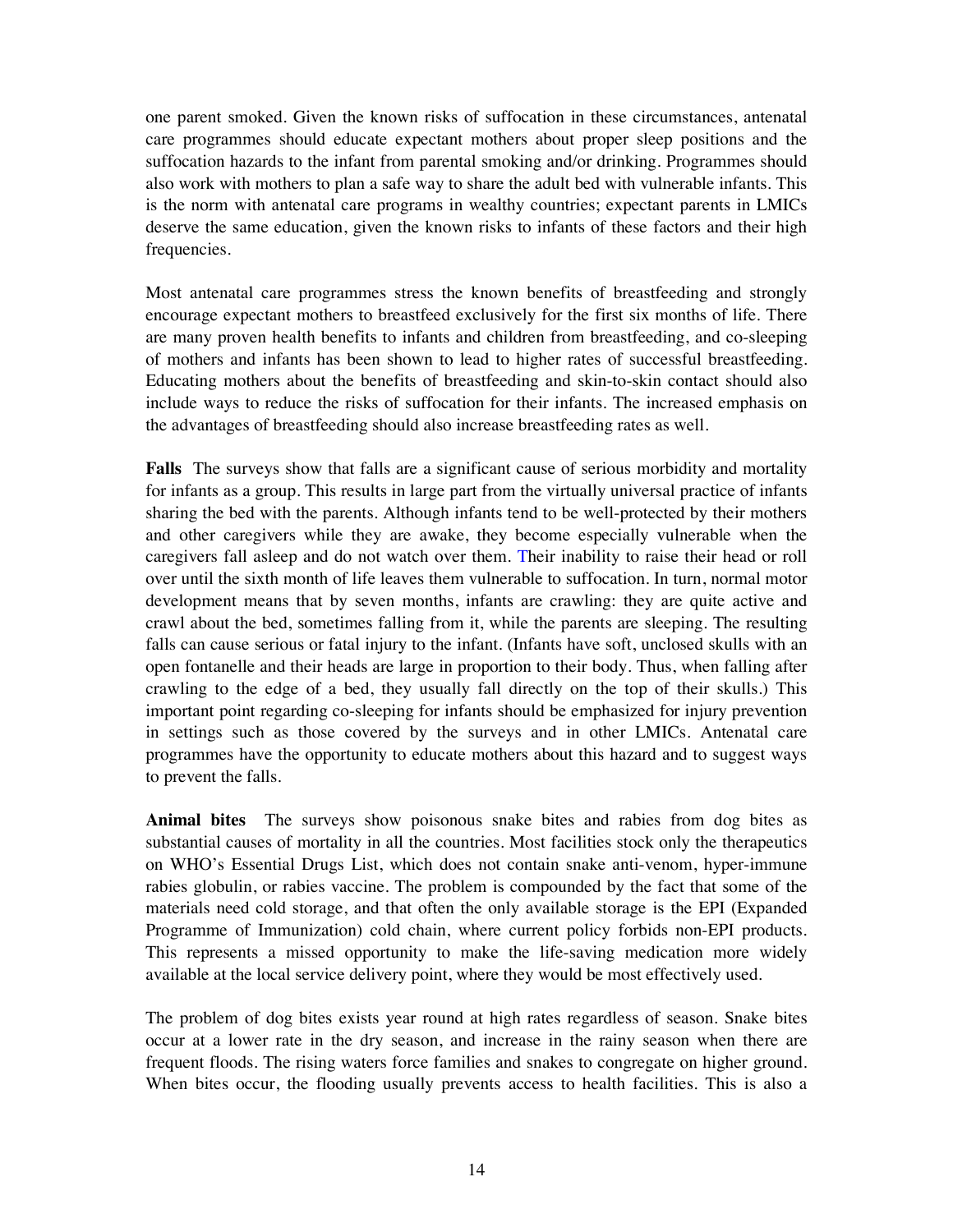missed opportunity for pre-positioning as part of disaster response systems since the drugs are needed but not currently included as part of the emergency response system.

### **Beyond Asia**

The countries surveyed have all made the epidemiologic transition. A clear lesson from the rich countries has been that the changed epidemiology of child death due to the epidemiologic transition requires a change in prevention strategy in order to continue to drive down child mortality. In the region surveyed, further improvements to child health will similarly require broad injury reduction and control programmes for children up to age 18.

These needed policy and programme changes are however not limited to the countries surveyed, nor to other rapidly developing countries in East, South and Southeast Asia. Inspection of health indices (such as life expectancy at birth, infant mortality rate and underfive mortality rate) strongly suggests that similar patterns of child mortality and morbidity exist in Latin America and the Caribbean and in most of the Middle East and North Africa, Eastern Europe, and Central Asia. It is in fact likely that the pattern reported here is occurring in almost every region except Sub-Saharan Africa, and even there injury can be predicted to be a significant cause of child death and disability. Determining this will require that large, community-based surveys are conducted, such as those described here.

Child survival has been a remarkably successful endeavour. At the beginning of the 'child survival revolution', more than 75 per cent of the world's children lived in countries where child mortality was high (with U5MR over 90). Only 30 years later, less than 20 per cent do. The world before us is no longer a world best served by a focus on survival of children under five. Further progress for the region's children will require protecting children throughout childhood, and this is equally true elsewhere in the developing world.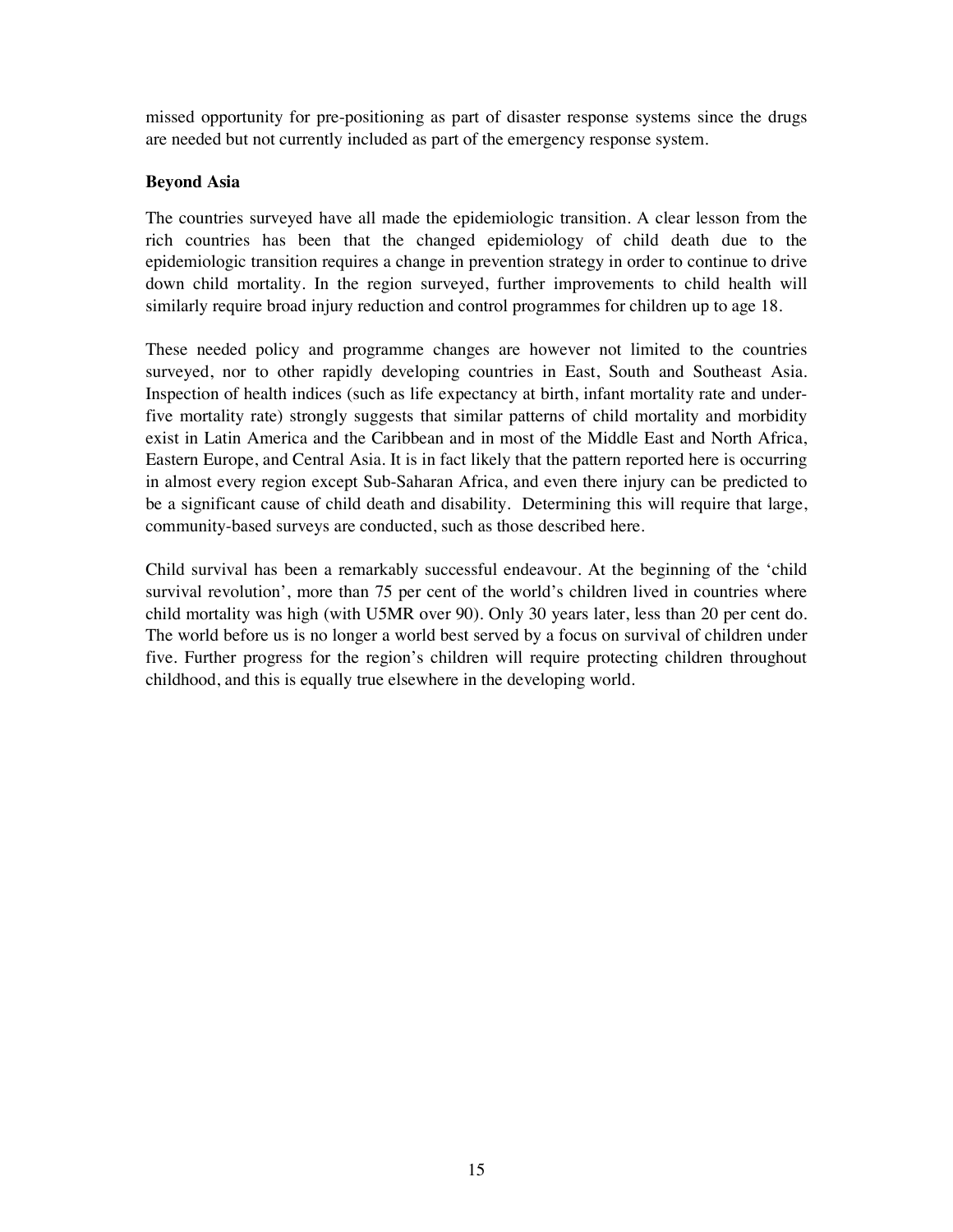### **ANNEX: Contributors to the Series**

This series of papers grew out of a meeting of the Technical Advisory Group (TAG) for The Alliance for Safe Children (TASC), held in Bangkok, Thailand in August 2005. At the meeting, the group considered the results of the six national and subnational surveys that form the basis of these papers. These were done in Bangladesh, China, Philippines, Thailand and Viet Nam, with an additional sentinel survey on drowning carried out in Indonesia in 2004. This resulted in the formation of the Bangkok Working Group on Child Mortality Estimates (BWG-CME).

During 2005-2007 Dr. Michael Linnan, the Technical Director for TASC, worked with BWG-CME members, the Principal Investigators for the surveys and UNICEF regional and country staff to jointly author the first seven papers in the series. The individual contributors are listed in each paper. Others who contributed to the series as authors, editors or reviewers, including members of the TAG and the Bangkok Working Group, survey Principal Investigators and UNICEF staff, are listed below along with their institutional affiliations.

### **Members of the Bangkok Working Group on Child Mortality Estimates:**

Michael Linnan, Ross Cox and Thomas Dunn (The Alliance for Safe Children) Guang Zeng and Jing Rui-wei (China Field Epidemiology Training Program, CFETP) Fazlur Rahman and Aminur Rahman (Center for Injury Prevention Research, Bangladesh, CIPRB)

Iyorlumun Uhaa (UNICEF Bangladesh)

Le Vu Anh, Pham Viet Cuong and Le Cu Linh (Hanoi School of Public Health, Viet Nam; HSPH)

Christine Branche, Laurie Beck and Fang Xiangming (US Centers for Disease Control and Prevention, CDC)

Maria Consorcia Lim-Quizon (Philippines Field Epidemiology Training Program Alumni Foundation, FETPAF)

Guru Gururaj (National Institute for Mental Health and Neuro Sciences, NIMHANS, India) Chitr Sitti-Amorn (Institute for Health Research, Chulalongkorn University, Thailand) Soewarta Kosen (National Institute for Health Technology Research, Ministry of Health, Indonesia)

Huan Linnan (UNICEF East Asia and Pacific Regional Office)

### **Principal Investigators for the national and subnational surveys:**

Viet Nam – Le Vu Anh, Pham Viet Cuong and Le Cu Linh (Hanoi School of Public Health, Viet Nam)

Bangladesh – Fazlur Rahman, Aminur Rahman (CIPRB) and Shumona Shafinaz (UNICEF Bangladesh)

Thailand – Chitr Sitti-Amorn, Orapin Chaipayom and Venus Udomprasertgul (Chulalongkorn University, Thailand)

Philippines – Maria Consorcia Lim-Quizon (FETPAF, Manila, Philippines)

Beijing, China – Guang Zeng, Jing Rui-wei (CFETP, Beijing, China)

Jiangxi, China – Guang Zeng, Jing Rui-wei (CFETP, Beijing, China) and Zhu Liping (CDC, Jiangxi Province, China)